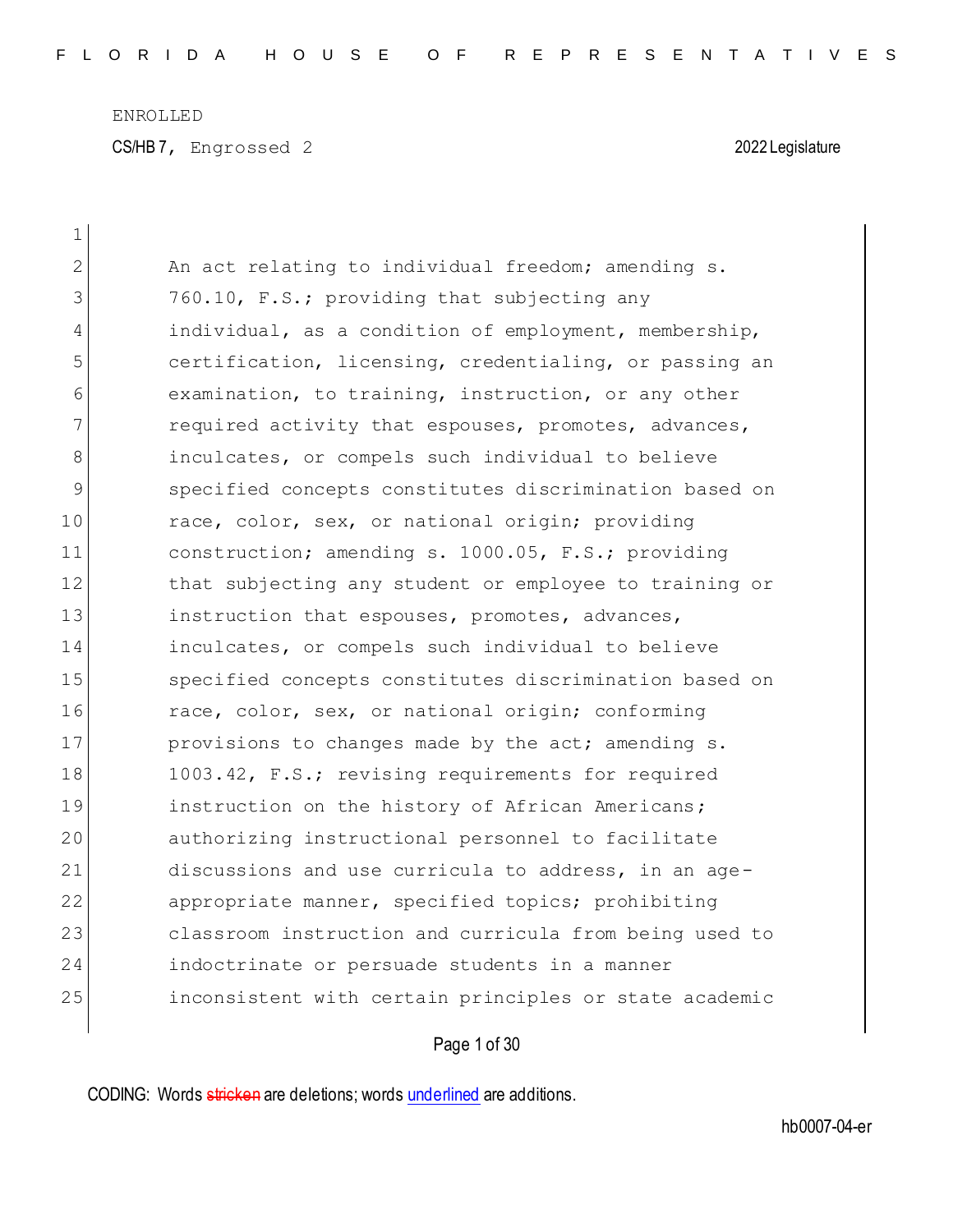$\overline{\phantom{a}}$ 

CS/HB 7, Engrossed 2 2022 Legislature

| 26 | standards; requiring the department to prepare and     |
|----|--------------------------------------------------------|
| 27 | offer certain standards and curriculum; authorizing    |
| 28 | the department to seek input from a specified          |
| 29 | organization for certain purposes; revising the        |
| 30 | requirements for required instruction on health        |
| 31 | education; requiring such instruction to comport with  |
| 32 | certain principles and include certain life skills;    |
| 33 | requiring civic and character education instead of a   |
| 34 | character development program; providing the           |
| 35 | requirements of such education; providing legislative  |
| 36 | findings; requiring instruction to be consistent with  |
| 37 | specified principles of individual freedom;            |
| 38 | authorizing instructional personnel to facilitate      |
| 39 | discussions and use curricula to address, in an age-   |
| 40 | appropriate manner, specified topics; prohibiting      |
| 41 | classroom instruction and curricula from being used to |
| 42 | indoctrinate or persuade students in a manner          |
| 43 | inconsistent with certain principles or state academic |
| 44 | standards; conforming cross-references to changes made |
| 45 | by the act; requiring the State Board of Education to  |
| 46 | adopt a specified curriculum to be made available to   |
| 47 | schools for a certain purpose; amending s. 1006.31,    |
| 48 | F.S.; prohibiting instructional materials reviewers    |
| 49 | from recommending instructional materials that contain |
| 50 | any matter that contradicts certain principles;        |

Page 2 of 30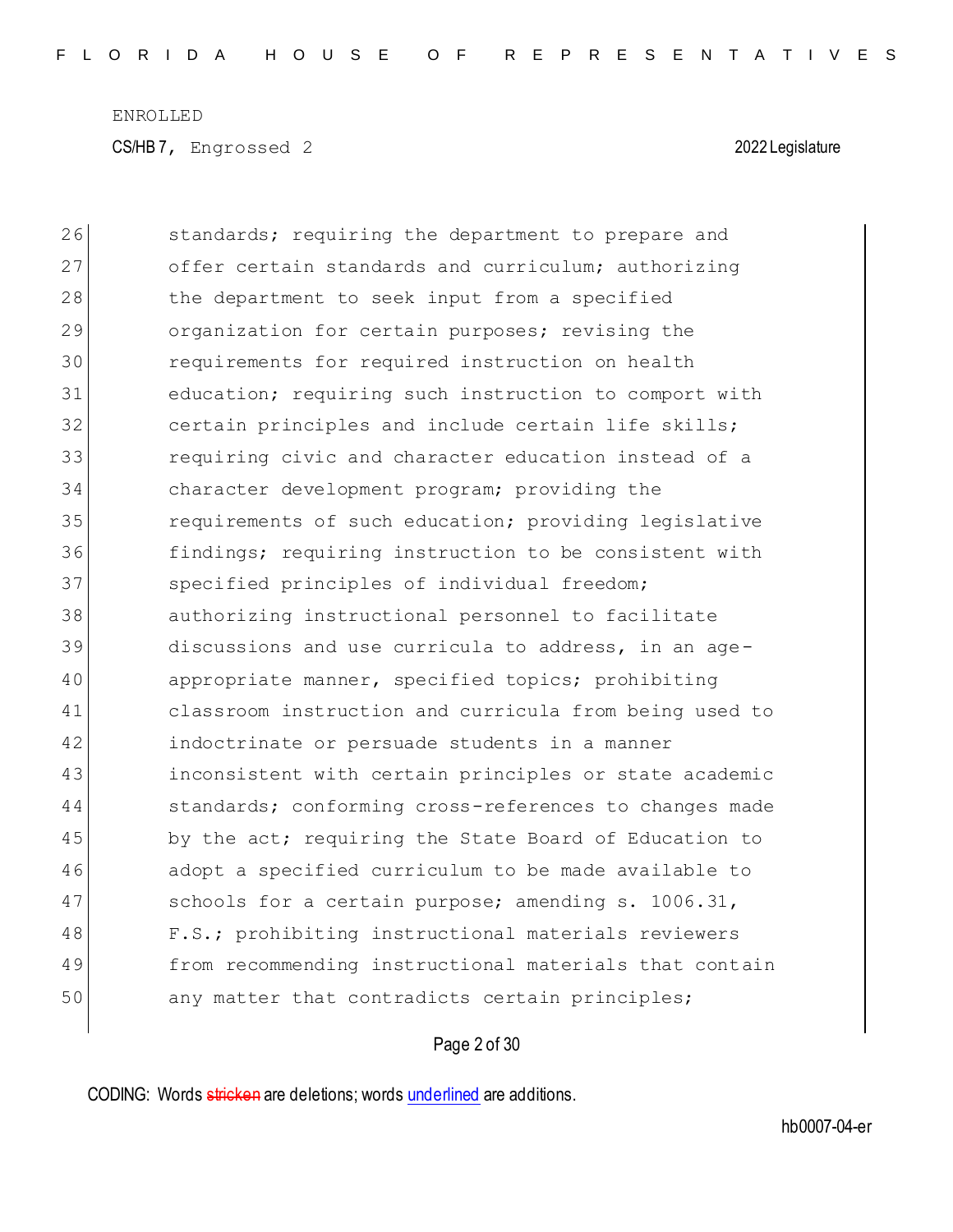CS/HB 7, Engrossed 2 2022 Legislature

| 51 | amending s. 1012.98, F.S.; requiring the Department of             |
|----|--------------------------------------------------------------------|
| 52 | Education to review school district professional                   |
| 53 | development systems for compliance with certain                    |
| 54 | provisions of law; amending ss. 1002.20 and 1006.40,               |
| 55 | F.S.; conforming cross-references; providing an                    |
| 56 | effective date.                                                    |
| 57 |                                                                    |
| 58 | Be It Enacted by the Legislature of the State of Florida:          |
| 59 |                                                                    |
| 60 | Section 1. Subsections (8) through (10) of section 760.10,         |
| 61 | Florida Statutes, are renumbered as subsections (9) through        |
| 62 | $(11)$ , respectively, and a new subsection $(8)$ is added to that |
| 63 | section, to read:                                                  |
| 64 | 760.10 Unlawful employment practices.-                             |
| 65 | $(8)$ (a) Subjecting any individual, as a condition of             |
| 66 | employment, membership, certification, licensing, credentialing,   |
| 67 | or passing an examination, to training, instruction, or any        |
| 68 | other required activity that espouses, promotes, advances,         |
| 69 | inculcates, or compels such individual to believe any of the       |
| 70 | following concepts constitutes discrimination based on race,       |
| 71 | color, sex, or national origin under this section:                 |
| 72 | Members of one race, color, sex, or national origin are<br>1.      |
| 73 | morally superior to members of another race, color, sex, or        |
| 74 | national origin.                                                   |
| 75 | An individual, by virtue of his or her race, color,<br>2.          |
|    | Page 3 of 30                                                       |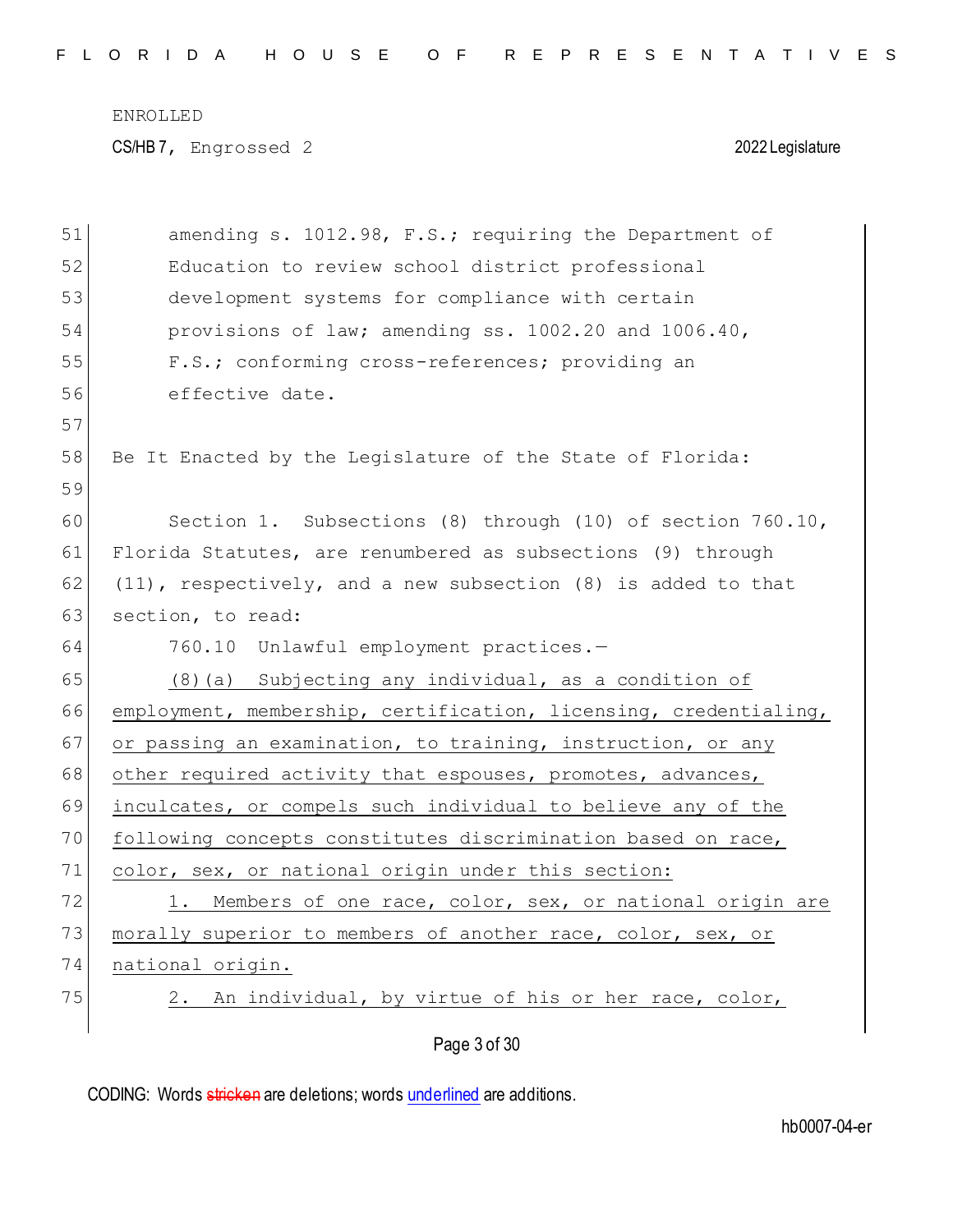CS/HB 7, Engrossed 2 2022 Legislature

| 76  | sex, or national origin, is inherently racist, sexist, or        |
|-----|------------------------------------------------------------------|
| 77  | oppressive, whether consciously or unconsciously.                |
| 78  | 3. An individual's moral character or status as either           |
| 79  | privileged or oppressed is necessarily determined by his or her  |
| 80  | race, color, sex, or national origin.                            |
| 81  | 4. Members of one race, color, sex, or national origin           |
| 82  | cannot and should not attempt to treat others without respect to |
| 83  | race, color, sex, or national origin.                            |
| 84  | 5. An individual, by virtue of his or her race, color,           |
| 85  | sex, or national origin, bears responsibility for, or should be  |
| 86  | discriminated against or receive adverse treatment because of,   |
| 87  | actions committed in the past by other members of the same race, |
| 88  | color, sex, or national origin.                                  |
| 89  | 6. An individual, by virtue of his or her race, color,           |
| 90  | sex, or national origin, should be discriminated against or      |
| 91  | receive adverse treatment to achieve diversity, equity, or       |
| 92  | inclusion.                                                       |
| 93  | 7. An individual, by virtue of his or her race, color,           |
| 94  | sex, or national origin, bears personal responsibility for and   |
| 95  | must feel guilt, anguish, or other forms of psychological        |
| 96  | distress because of actions, in which the individual played no   |
| 97  | part, committed in the past by other members of the same race,   |
| 98  | color, sex, or national origin.                                  |
| 99  | Such virtues as merit, excellence, hard work, fairness,<br>8.    |
| 100 | neutrality, objectivity, and racial colorblindness are racist or |
|     | Page 4 of 30                                                     |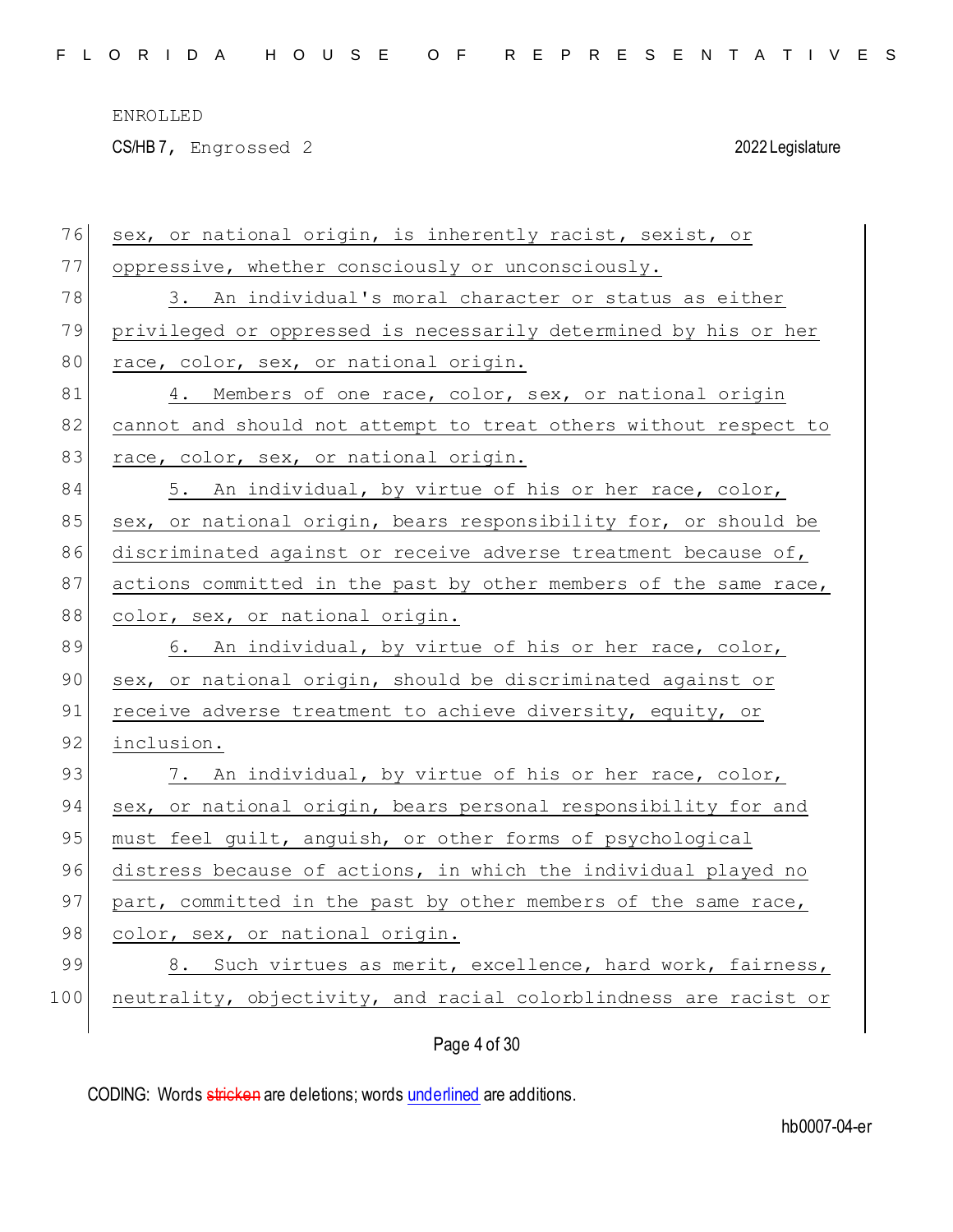CS/HB 7, Engrossed 2 2022 Legislature

| 101 | sexist, or were created by members of a particular race, color,     |
|-----|---------------------------------------------------------------------|
| 102 | sex, or national origin to oppress members of another race,         |
| 103 | color, sex, or national origin.                                     |
| 104 | Paragraph (a) may not be construed to prohibit<br>(b)               |
| 105 | discussion of the concepts listed therein as part of a course of    |
| 106 | training or instruction, provided such training or instruction      |
| 107 | is given in an objective manner without endorsement of the          |
| 108 | concepts.                                                           |
| 109 | Section 2. Subsections (4) through (8) of section 1000.05,          |
| 110 | Florida Statutes, are renumbered as subsections (5) through $(9)$ , |
| 111 | respectively, subsections (2) and (3), present subsection $(4)$ ,   |
| 112 | and paragraph (d) of present subsection (6) are amended, and a      |
| 113 | new subsection (4) is added to that section, to read:               |
| 114 | 1000.05 Discrimination against students and employees in            |
| 115 | the Florida K-20 public education system prohibited; equality of    |
| 116 | access required.-                                                   |
| 117 | (2)(a) Discrimination on the basis of race, color                   |
| 118 | ethnicity, national origin, sex gender, disability, religion, or    |
| 119 | marital status against a student or an employee in the state        |
| 120 | system of public K-20 education is prohibited. No person in this    |
| 121 | state shall, on the basis of race, color ethnicity, national        |
| 122 | origin, sex gender, disability, religion, or marital status, be     |
| 123 | excluded from participation in, be denied the benefits of, or be    |
| 124 | subjected to discrimination under any public K-20 education         |
| 125 | program or activity, or in any employment conditions or             |
|     | Page 5 of 30                                                        |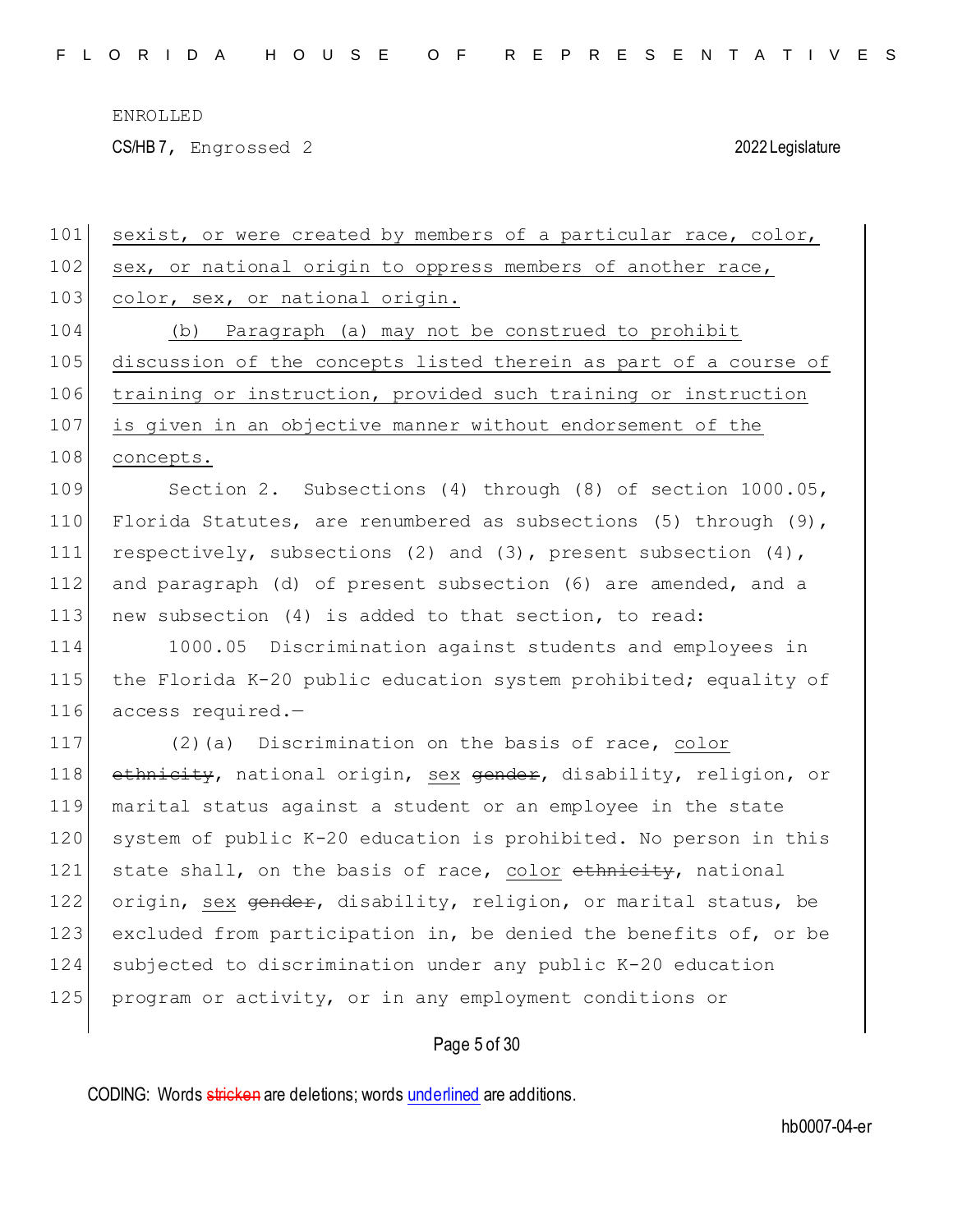126 practices, conducted by a public educational institution that 127 receives or benefits from federal or state financial assistance.

128 (b) The criteria for admission to a program or course 129 shall not have the effect of restricting access by persons of a 130 particular race, color ethnicity, national origin, sex gender, 131 disability, religion, or marital status.

 (c) All public K-20 education classes shall be available 133 to all students without regard to race, color  $\epsilon$ thnicity, 134 national origin, sex gender, disability, religion, or marital status; however, this is not intended to eliminate the provision of programs designed to meet the needs of students with limited 137 proficiency in English, gifted students, or students with disabilities or programs tailored to students with specialized talents or skills.

140 (d) Students may be separated by sex gender for a single-141 gender program as provided under s. 1002.311, for any portion of 142 a class that deals with human reproduction, or during 143 participation in bodily contact sports. For the purpose of this 144 section, bodily contact sports include wrestling, boxing, rugby, 145 ice hockey, football, basketball, and other sports in which the 146 purpose or major activity involves bodily contact.

 (e) Guidance services, counseling services, and financial assistance services in the state public K-20 education system shall be available to students equally. Guidance and counseling 150 services, materials, and promotional events shall stress access

# Page 6 of 30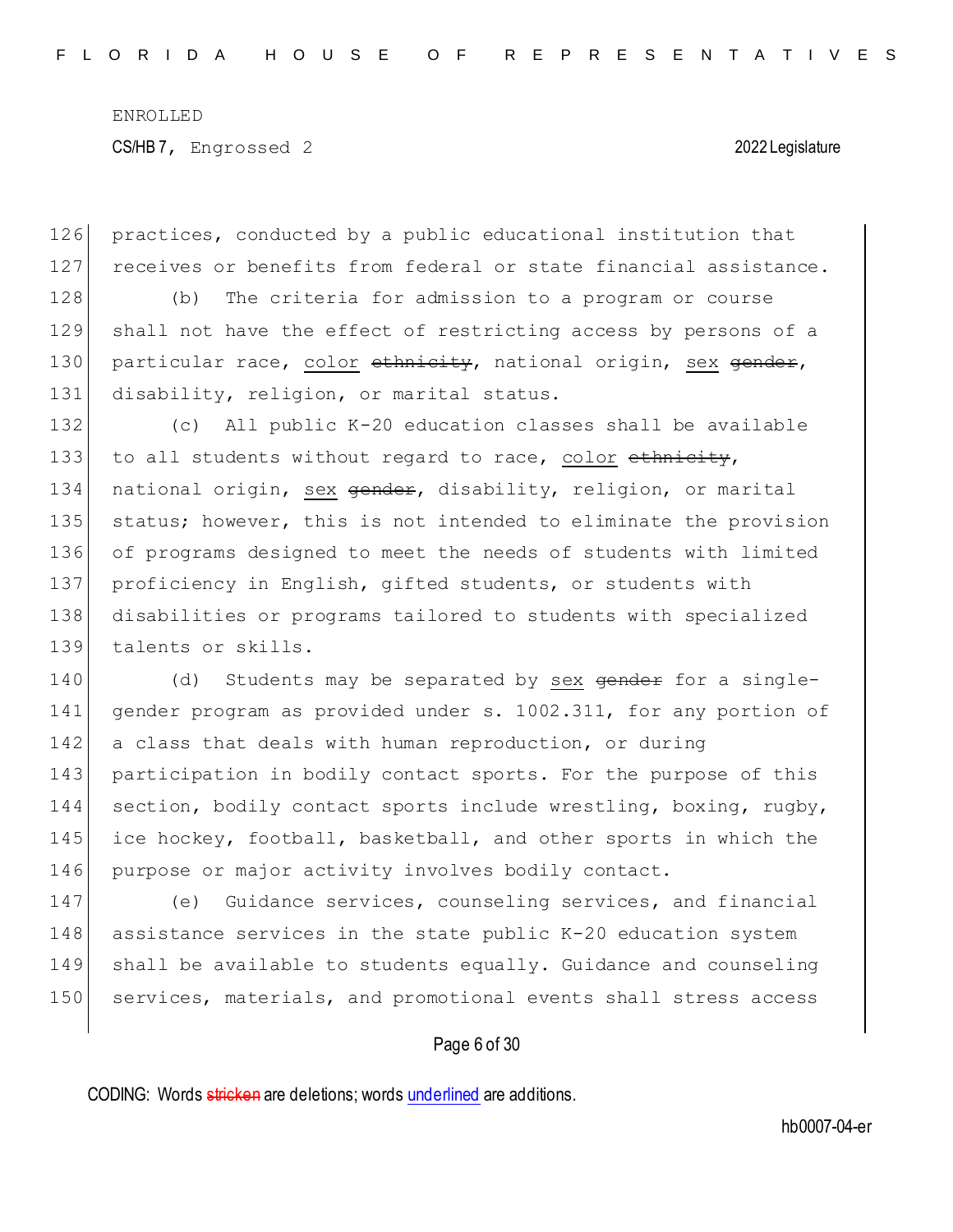151 to academic and career opportunities for students without regard 152 to race, color  $\epsilon$ thnicity, national origin, sex  $\epsilon$ ender, 153 disability, religion, or marital status.

154 (3)(a) No person shall, on the basis of sex  $\theta$  ender, be excluded from participating in, be denied the benefits of, or be treated differently from another person or otherwise be discriminated against in any interscholastic, intercollegiate, 158 club, or intramural athletics offered by a public  $K-20$  educational institution; and no public K-20 educational institution shall provide athletics separately on such basis.

161 (b) Notwithstanding the requirements of paragraph (a), a 162 public K-20 educational institution may operate or sponsor 163 separate teams for members of each sex gender if the selection 164 for such teams is based upon competitive skill or the activity 165 involved is a bodily contact sport. However, when a public  $K-20$ 166 educational institution operates or sponsors a team in a 167 particular sport for members of one sex gender but does not 168 operate or sponsor such a team for members of the other sex 169 gender, and athletic opportunities for that sex gender have 170 previously been limited, members of the excluded sex gender must 171 be allowed to try out for the team offered.

172 (c) This subsection does not prohibit the grouping of 173 students in physical education classes and activities by ability 174 as assessed by objective standards of individual performance 175 developed and applied without regard to sex gender. However,

Page 7 of 30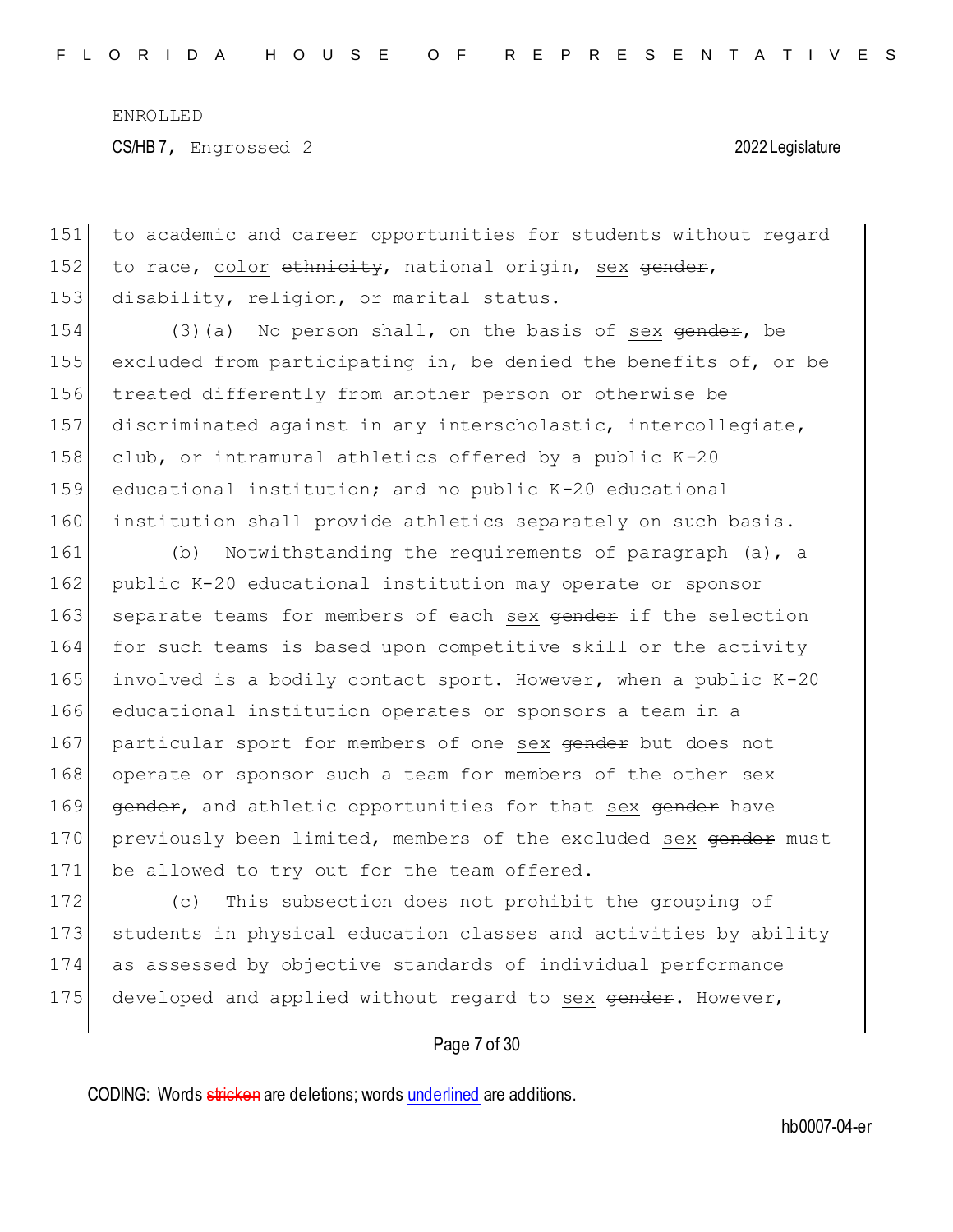Page 8 of 30 176 when use of a single standard of measuring skill or progress in 177 a physical education class has an adverse effect on members of 178 one sex gender, the educational institution shall use 179 appropriate standards which do not have such effect. 180 (d) A public K-20 educational institution which operates 181 or sponsors interscholastic, intercollegiate, club, or 182 intramural athletics shall provide equal athletic opportunity 183 for members of both sexes genders. 184 1. The Board of Governors shall determine whether equal 185 opportunities are available at state universities. 186 2. The Commissioner of Education shall determine whether 187 equal opportunities are available in school districts and 188 Florida College System institutions. In determining whether 189 equal opportunities are available in school districts and 190 Florida College System institutions, the Commissioner of 191 Education shall consider, among other factors: 192 a. Whether the selection of sports and levels of 193 competition effectively accommodate the interests and abilities 194 of members of both sexes genders. 195 b. The provision of equipment and supplies. 196 c. Scheduling of games and practice times. 197 d. Travel and per diem allowances. 198 e. Opportunities to receive coaching and academic 199 tutoring. 200 f. Assignment and compensation of coaches and tutors.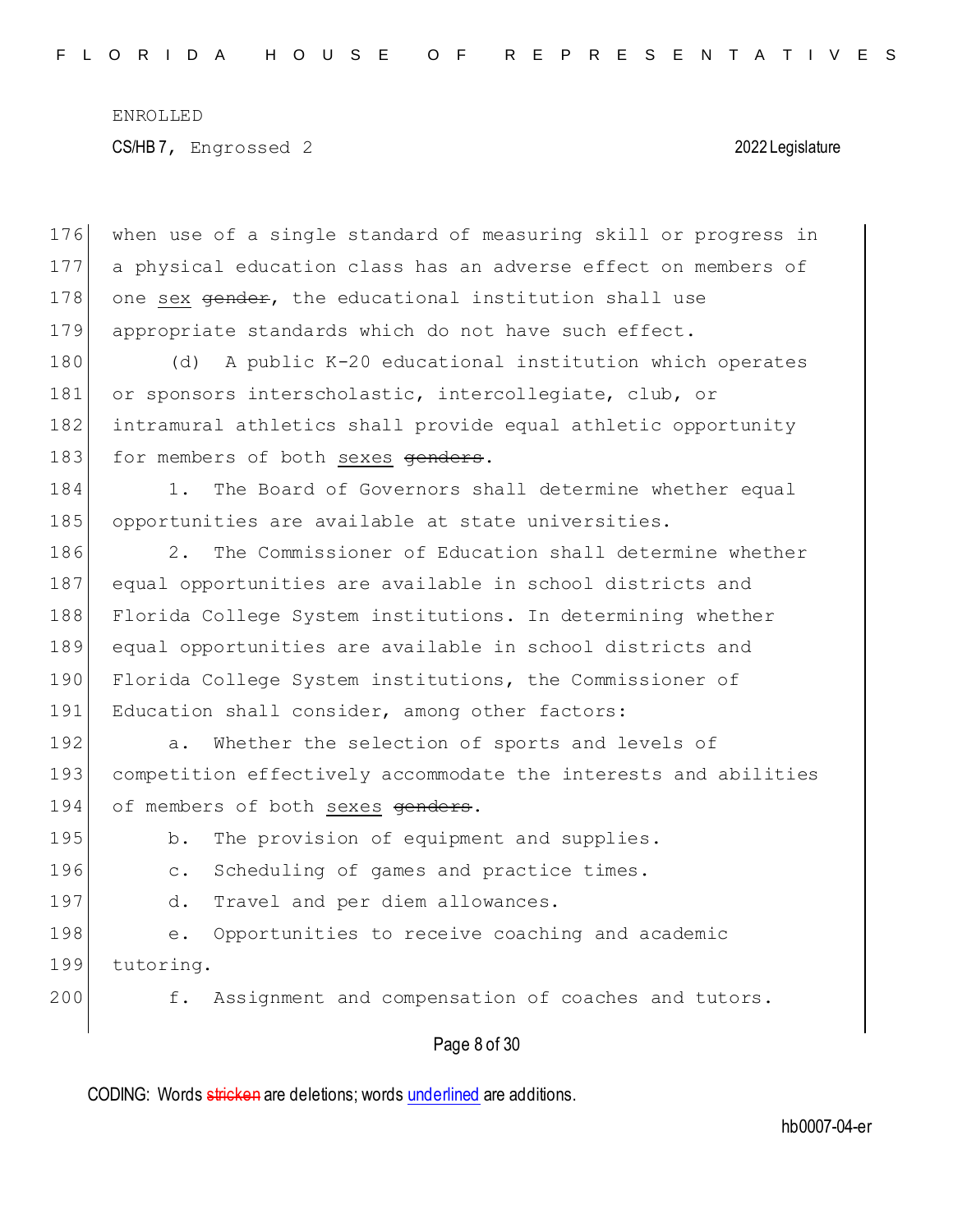CS/HB 7, Engrossed 2 2022 Legislature

| 201 | g. Provision of locker room, practice, and competitive                     |
|-----|----------------------------------------------------------------------------|
| 202 | facilities.                                                                |
| 203 | Provision of medical and training facilities and<br>h.                     |
| 204 | services.                                                                  |
| 205 | i.<br>Provision of housing and dining facilities and                       |
| 206 | services.                                                                  |
| 207 | j. Publicity.                                                              |
| 208 |                                                                            |
| 209 | Unequal aggregate expenditures for members of each sex gender or           |
| 210 | unequal expenditures for male and female teams if a public                 |
| 211 | school or Florida College System institution operates or                   |
| 212 | sponsors separate teams do not constitute nonimplementation of             |
| 213 | this subsection, but the Commissioner of Education shall                   |
| 214 | consider the failure to provide necessary funds for teams for              |
| 215 | one sex <del>gender</del> in assessing equality of opportunity for members |
| 216 | of each sex <del>gender</del> .                                            |
| 217 | A public school or Florida College System institution<br>(e)               |
| 218 | may provide separate toilet, locker room, and shower facilities            |
| 219 | on the basis of gender, but such facilities shall be comparable            |
| 220 | to such facilities provided for students of the other sex                  |
| 221 | gender.                                                                    |
| 222 | It shall constitute discrimination on the basis of<br>(4)(a)               |
| 223 | race, color, national origin, or sex under this section to                 |
| 224 | subject any student or employee to training or instruction that            |
| 225 | espouses, promotes, advances, inculcates, or compels such                  |
|     | Page 9 of 30                                                               |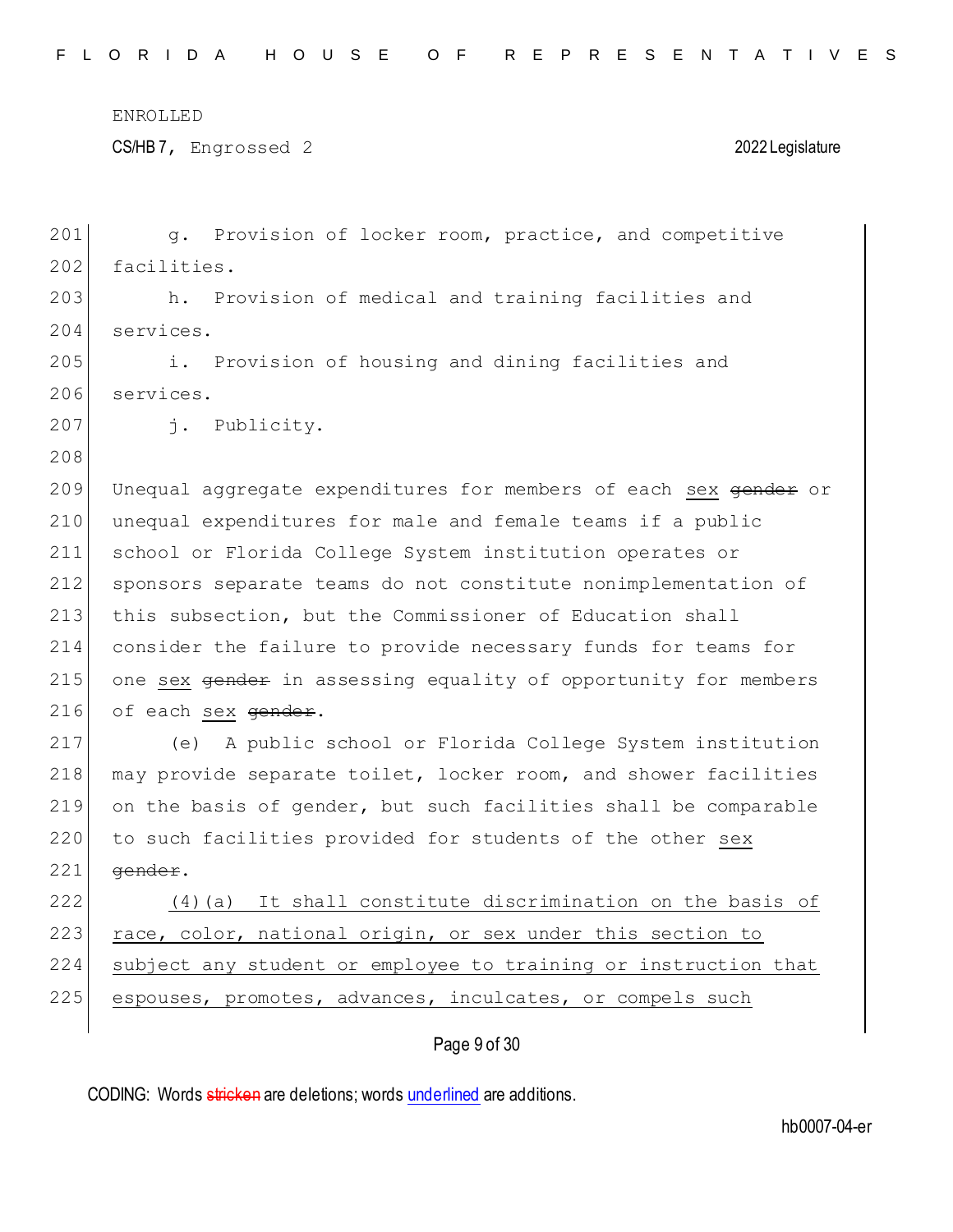CS/HB 7, Engrossed 2 2022 Legislature

| 226 | student or employee to believe any of the following concepts:    |
|-----|------------------------------------------------------------------|
| 227 | 1. Members of one race, color, national origin, or sex are       |
| 228 | morally superior to members of another race, color, national     |
| 229 | origin, or sex.                                                  |
| 230 | 2. A person, by virtue of his or her race, color, national       |
| 231 | origin, or sex is inherently racist, sexist, or oppressive,      |
| 232 | whether consciously or unconsciously.                            |
| 233 | 3. A person's moral character or status as either                |
| 234 | privileged or oppressed is necessarily determined by his or her  |
| 235 | race, color, national origin, or sex.                            |
| 236 | 4. Members of one race, color, national origin, or sex           |
| 237 | cannot and should not attempt to treat others without respect to |
| 238 | race, color, national origin, or sex.                            |
|     |                                                                  |
| 239 | 5. A person, by virtue of his or her race, color, national       |
| 240 | origin, or sex bears responsibility for, or should be            |
| 241 | discriminated against or receive adverse treatment because of,   |
| 242 | actions committed in the past by other members of the same race, |
| 243 | color, national origin, or sex.                                  |
| 244 | 6. A person, by virtue of his or her race, color, national       |
| 245 | origin, or sex should be discriminated against or receive        |
| 246 | adverse treatment to achieve diversity, equity, or inclusion.    |
| 247 | 7. A person, by virtue of his or her race, color, sex, or        |
| 248 | national origin, bears personal responsibility for and must feel |
| 249 | guilt, anguish, or other forms of psychological distress because |
| 250 | of actions, in which the person played no part, committed in the |

Page 10 of 30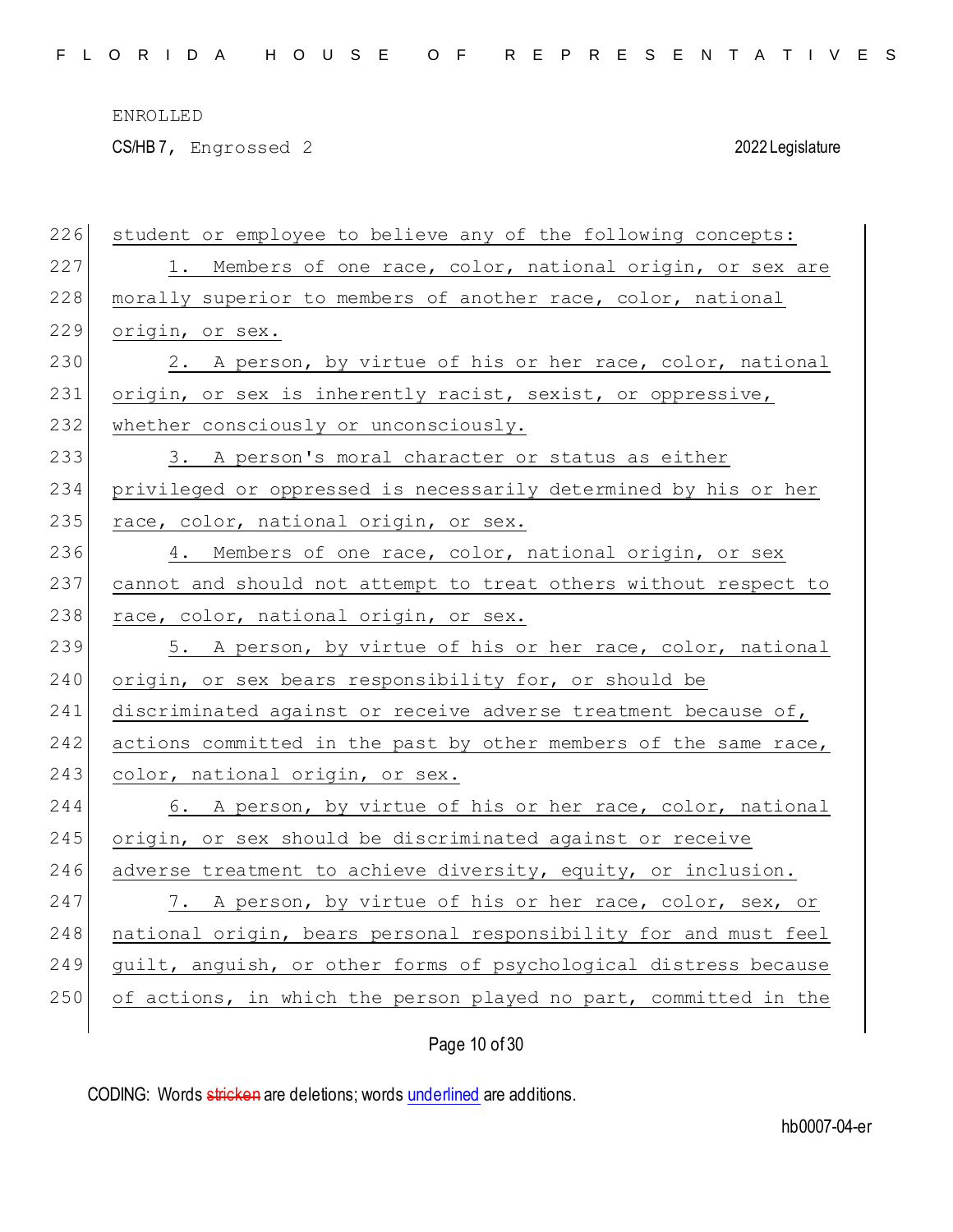CS/HB 7, Engrossed 2 2022 Legislature

| 251 | past by other members of the same race, color, national origin,  |
|-----|------------------------------------------------------------------|
| 252 | or sex.                                                          |
| 253 | 8. Such virtues as merit, excellence, hard work, fairness,       |
| 254 | neutrality, objectivity, and racial colorblindness are racist or |
| 255 | sexist, or were created by members of a particular race, color,  |
| 256 | national origin, or sex to oppress members of another race,      |
| 257 | color, national origin, or sex.                                  |
| 258 | Paragraph (a) may not be construed to prohibit<br>(b)            |
| 259 | discussion of the concepts listed therein as part of a larger    |
| 260 | course of training or instruction, provided such training or     |
| 261 | instruction is given in an objective manner without endorsement  |
| 262 | of the concepts.                                                 |
| 263 | $(5)$ $(4)$ Public schools and Florida College System            |
| 264 | institutions shall develop and implement methods and strategies  |
| 265 | to increase the participation of students of a particular race,  |
| 266 | color ethnicity, national origin, sex gender, disability, or     |
| 267 | marital status in programs and courses in which students of that |
| 268 | particular race, color ethnicity, national origin, sex gender,   |
| 269 | disability, or marital status have been traditionally            |
| 270 | underrepresented, including, but not limited to, mathematics,    |
| 271 | science, computer technology, electronics, communications        |
| 272 | technology, engineering, and career education.                   |
| 273 | $(7)$ +6) The functions of the Office of Equal Educational       |
| 274 | Opportunity of the Department of Education shall include, but    |
| 275 | are not limited to:                                              |
|     |                                                                  |

# Page 11 of 30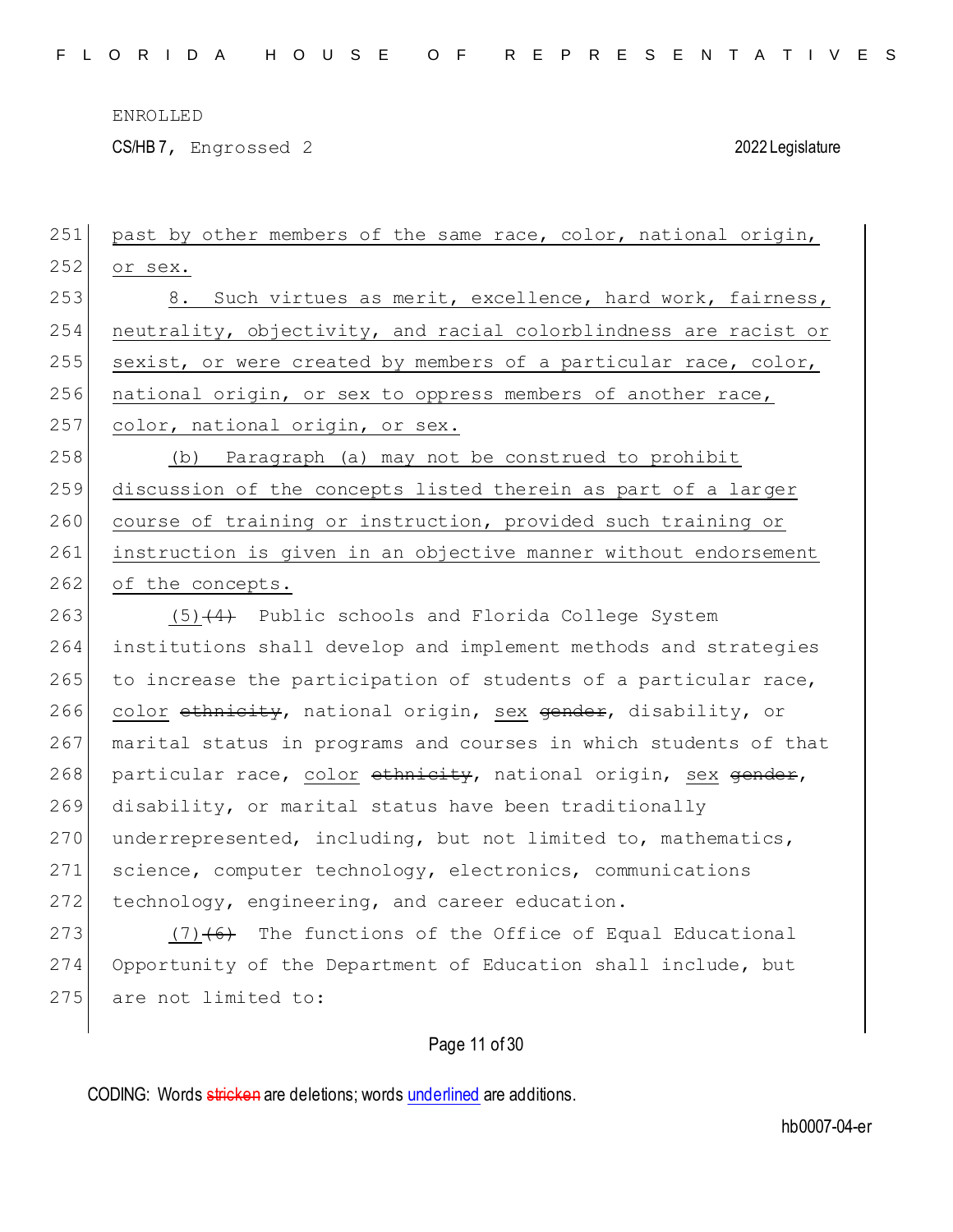276 (d) Conducting studies of the effectiveness of methods and 277 strategies designed to increase the participation of students in 278 programs and courses in which students of a particular race, 279 color ethnicity, national origin, sex gender, disability, or 280 marital status have been traditionally underrepresented and 281 monitoring the success of students in such programs or courses, 282 including performing followup monitoring. 283 Section 3. Subsection (3) of section 1003.42, Florida 284 Statutes, is renumbered as subsection (5), paragraph (b) of 285 subsection (1) and subsection (2) are amended, and a new 286 subsection (3) and subsection (4) are added to that section, to 287 read: 288 1003.42 Required instruction.-289 (1) 290 (b) All instructional materials, as defined in s. 291  $1006.29(2)$ , used to teach reproductive health or any disease, 292 including HIV/AIDS, its symptoms, development, and treatment, as 293 part of the courses referenced in subsection  $(5)$   $(3)$ , must be 294 annually approved by a district school board in an open, noticed 295 public meeting. 296 (2) Members of the instructional staff of the public 297 schools, subject to the rules of the State Board of Education 298 and the district school board, shall teach efficiently and

299 faithfully, using the books and materials required that meet the 300 highest standards for professionalism and historical accuracy,

# Page 12 of 30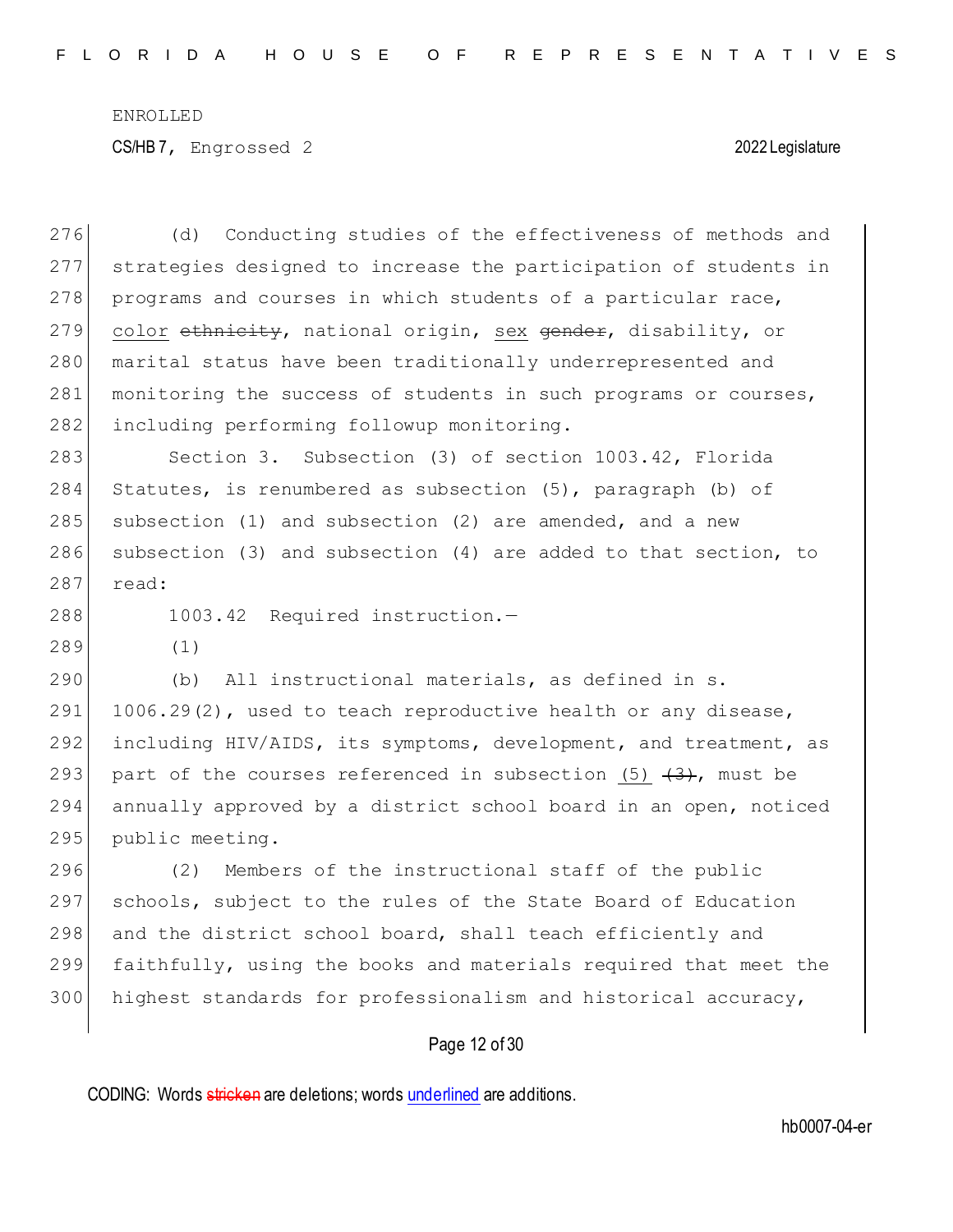following the prescribed courses of study, and employing approved methods of instruction, the following: (a) The history and content of the Declaration of Independence, including national sovereignty, natural law, self- evident truth, equality of all persons, limited government, popular sovereignty, and inalienable rights of life, liberty, and property, and how they form the philosophical foundation of

our government.

 (b) The history, meaning, significance, and effect of the provisions of the Constitution of the United States and amendments thereto, with emphasis on each of the 10 amendments that make up the Bill of Rights and how the constitution 313 provides the structure of our government.

 (c) The arguments in support of adopting our republican form of government, as they are embodied in the most important of the Federalist Papers.

 (d) Flag education, including proper flag display and flag salute.

 (e) The elements of civil government, including the primary functions of and interrelationships between the Federal Government, the state, and its counties, municipalities, school districts, and special districts.

323 (f) The history of the United States, including the period of discovery, early colonies, the War for Independence, the Civil War, the expansion of the United States to its present

# Page 13 of 30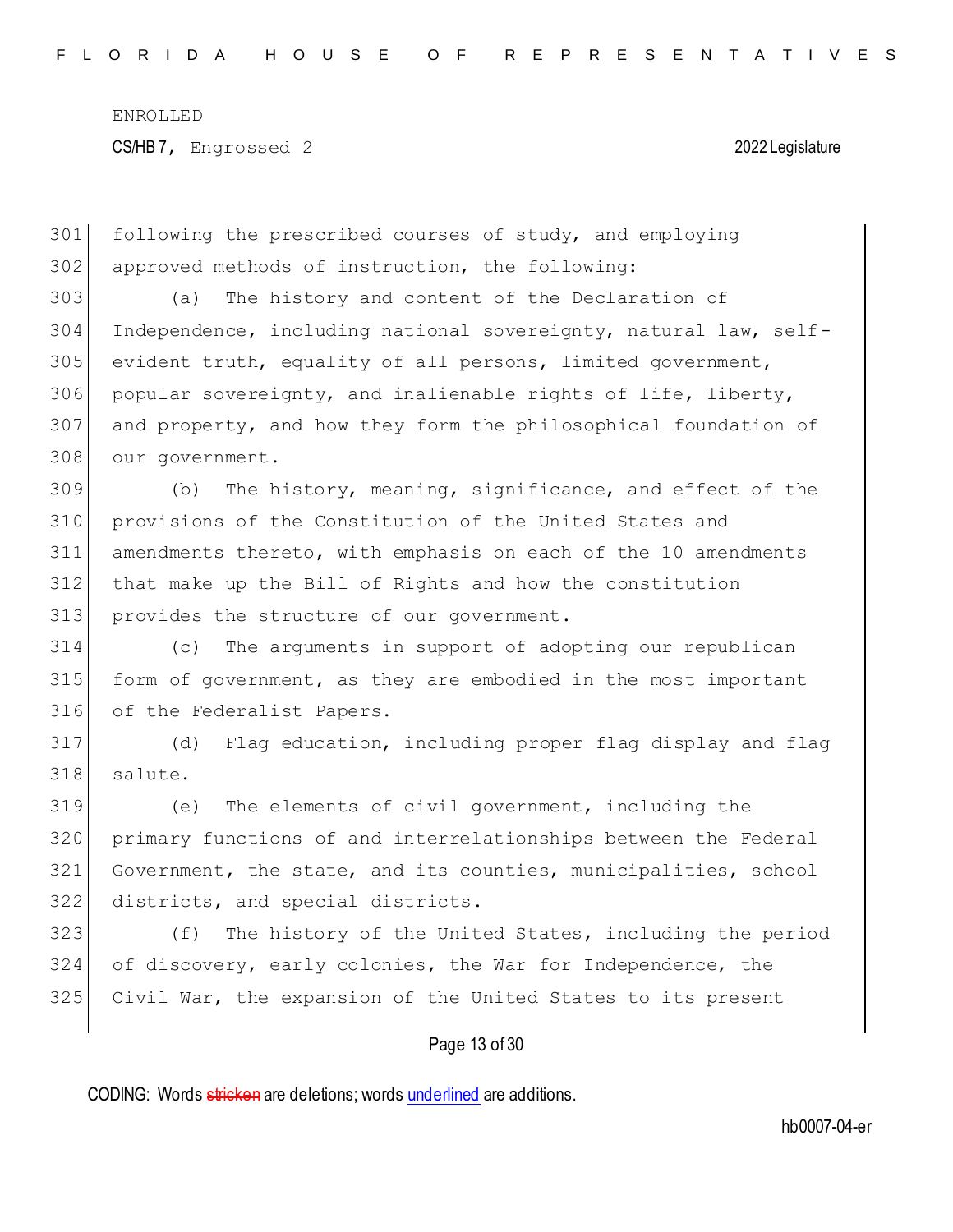boundaries, the world wars, and the civil rights movement to the present. American history shall be viewed as factual, not as 328 constructed, shall be viewed as knowable, teachable, and testable, and shall be defined as the creation of a new nation based largely on the universal principles stated in the 331 Declaration of Independence.

332 (g)1. The history of the Holocaust (1933-1945), the systematic, planned annihilation of European Jews and other groups by Nazi Germany, a watershed event in the history of humanity, to be taught in a manner that leads to an investigation of human behavior, an understanding of the ramifications of prejudice, racism, and stereotyping, and an examination of what it means to be a responsible and respectful person, for the purposes of encouraging tolerance of diversity in a pluralistic society and for nurturing and protecting 341 democratic values and institutions, including the policy, definition, and historical and current examples of anti-343 Semitism, as described in  $s. 1000.05(8)$   $s. 1000.05(7)$ , and the prevention of anti-Semitism. Each school district must annually certify and provide evidence to the department, in a manner prescribed by the department, that the requirements of this paragraph are met. The department shall prepare and offer 348 standards and curriculum for the instruction required by this paragraph and may seek input from the Commissioner of Education's Task Force on Holocaust Education or from any state

# Page 14 of 30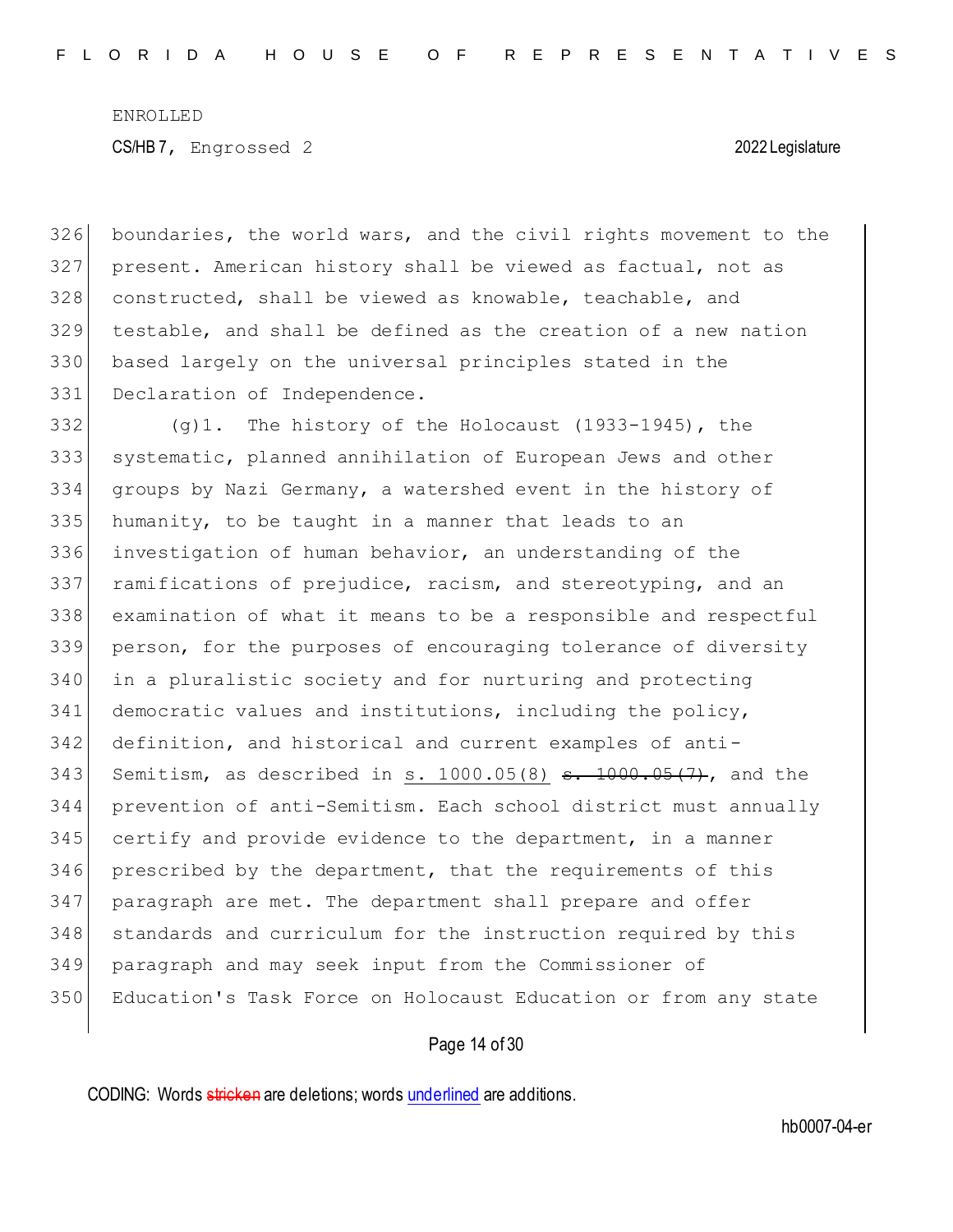or nationally recognized Holocaust educational organizations. The department may contract with any state or nationally recognized Holocaust educational organizations to develop training for instructional personnel and grade-appropriate classroom resources to support the developed curriculum. 2. The second week in November shall be designated as "Holocaust Education Week" in this state in recognition that November is the anniversary of Kristallnacht, widely recognized as a precipitating event that led to the Holocaust. (h) The history of African Americans, including the history of African peoples before the political conflicts that led to the development of slavery, the passage to America, the 363 enslavement experience, abolition, and the history and contributions of African Americans of the African diaspora to 365 society. Students shall develop an understanding of the ramifications of prejudice, racism, and stereotyping on 367 individual freedoms, and examine what it means to be a 368 responsible and respectful person, for the purpose of encouraging tolerance of diversity in a pluralistic society and 370 for nurturing and protecting democratic values and institutions. Instruction shall include the roles and contributions of individuals from all walks of life and their endeavors to learn 373 and thrive throughout history as artists, scientists, educators, businesspeople, influential thinkers, members of the faith community, and political and governmental leaders and the

Page 15 of 30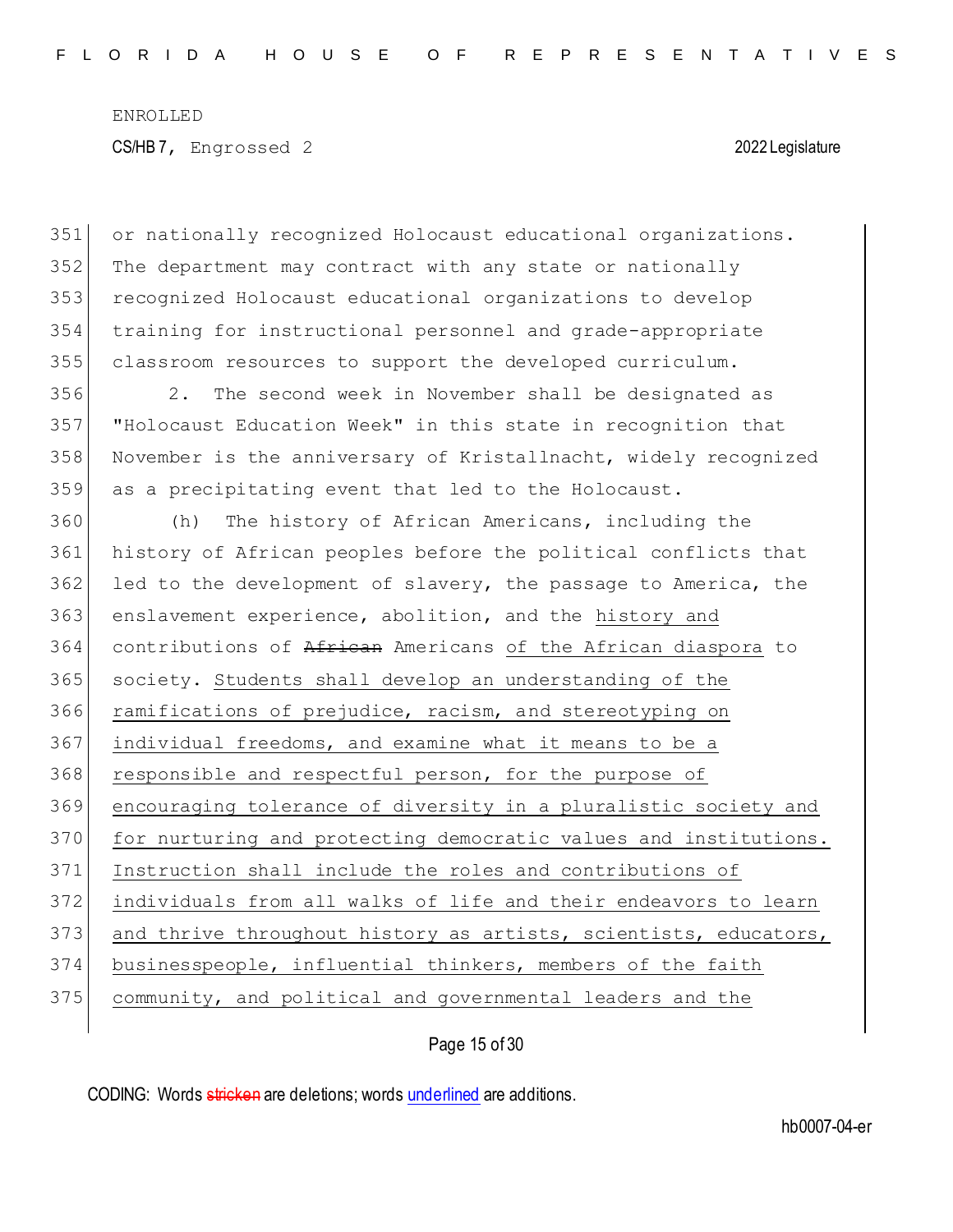CS/HB 7, Engrossed 2 2022 Legislature

 courageous steps they took to fulfill the promise of democracy and unite the nation. Instructional materials shall include the vital contributions of African Americans to build and strengthen American society and celebrate the inspirational stories of 380 African Americans who prospered, even in the most difficult circumstances. Instructional personnel may facilitate 382 discussions and use curricula to address, in an age-appropriate manner, how the individual freedoms of persons have been infringed by slavery, racial oppression, racial segregation, and racial discrimination, as well as topics relating to the enactment and enforcement of laws resulting in racial 387 oppression, racial segregation, and racial discrimination and how recognition of these freedoms has overturned these unjust laws. However, classroom instruction and curriculum may not be used to indoctrinate or persuade students to a particular point of view inconsistent with the principles enumerated in subsection (3) or the state academic standards. The department shall prepare and offer standards and curriculum for the instruction required by this paragraph and may seek input from 395 the Commissioner of Education's African American History Task Force. (i) The elementary principles of agriculture. (j) The true effects of all alcoholic and intoxicating liquors and beverages and narcotics upon the human body and mind.

Page 16 of 30

CODING: Words stricken are deletions; words underlined are additions.

hb0007-04-er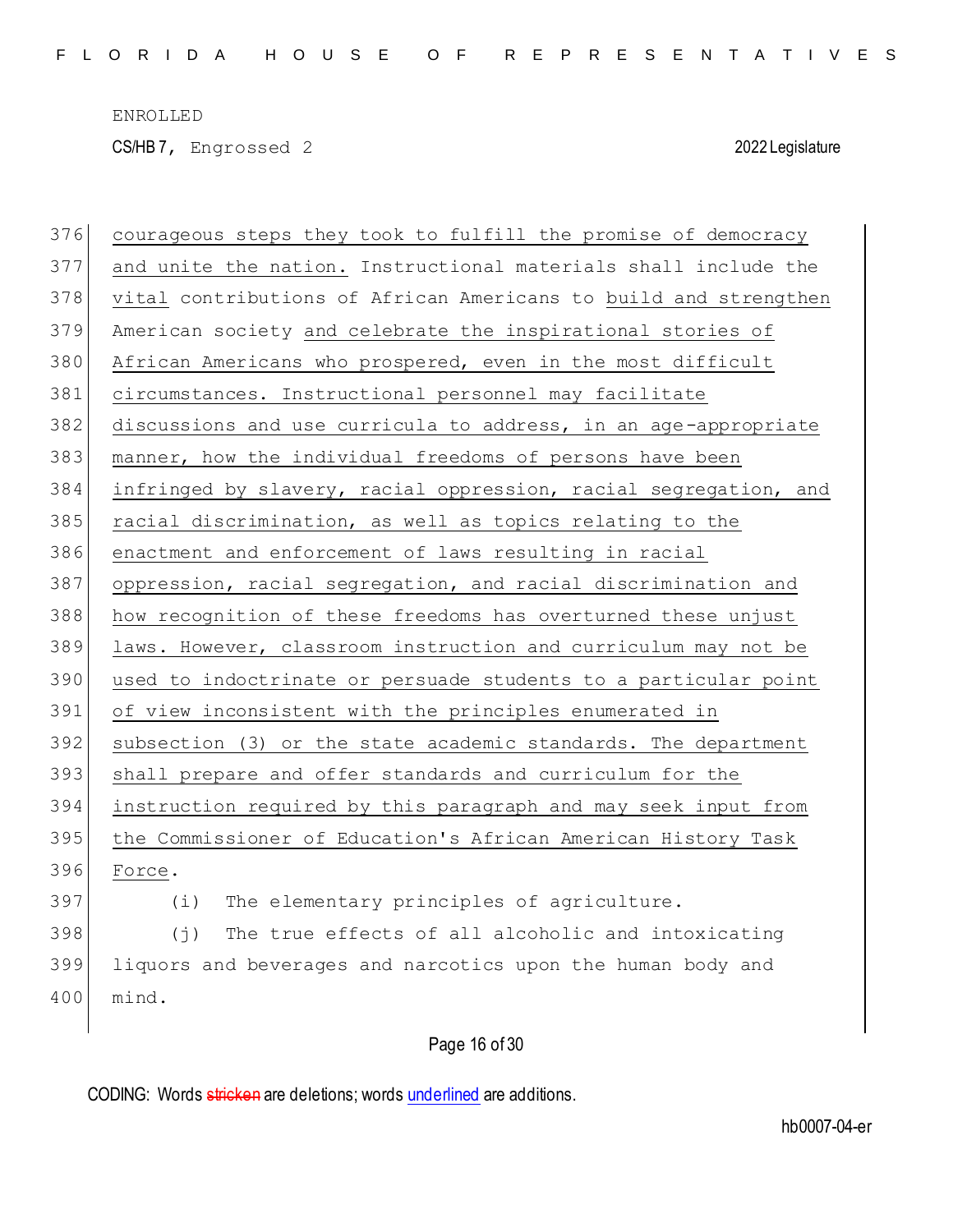CS/HB 7, Engrossed 2 2022 Legislature

| 401 | Kindness to animals.<br>(k)                                           |
|-----|-----------------------------------------------------------------------|
| 402 | The history of the state.<br>(1)                                      |
| 403 | The conservation of natural resources.<br>(m)                         |
| 404 | $(n)$ $\frac{1}{n}$ Comprehensive age-appropriate and developmentally |
| 405 | appropriate K-12 instruction on: health education that addresses      |
| 406 | Health education that addresses concepts of community<br>1.           |
| 407 | health, consumer health, environmental health, and family life,       |
| 408 | including:                                                            |
| 409 | Mental and emotional health.                                          |
| 410 | Injury prevention and safety.<br>a. <del>b.</del>                     |
| 411 | Internet safety.<br>b. <del>c.</del>                                  |
| 412 | c.d. Nutrition.                                                       |
| 413 | d.e. Personal health.                                                 |
| 414 | e.f. Prevention and control of disease.                               |
| 415 | Substance use and abuse.<br>f. <del>q.</del>                          |
| 416 | g. <del>h.</del> Prevention of child sexual abuse, exploitation, and  |
| 417 | human trafficking.                                                    |
| 418 | The health education curriculum For students in grades<br>2.          |
| 419 | 7 through 12, shall include a teen dating violence and abuse.         |
| 420 | This component must include that includes, but is not be limited      |
| 421 | to, the definition of dating violence and abuse, the warning          |
| 422 | signs of dating violence and abusive behavior, the                    |
| 423 | characteristics of healthy relationships, measures to prevent         |
| 424 | and stop dating violence and abuse, and community resources           |
| 425 | available to victims of dating violence and abuse.                    |
|     |                                                                       |

# Page 17 of 30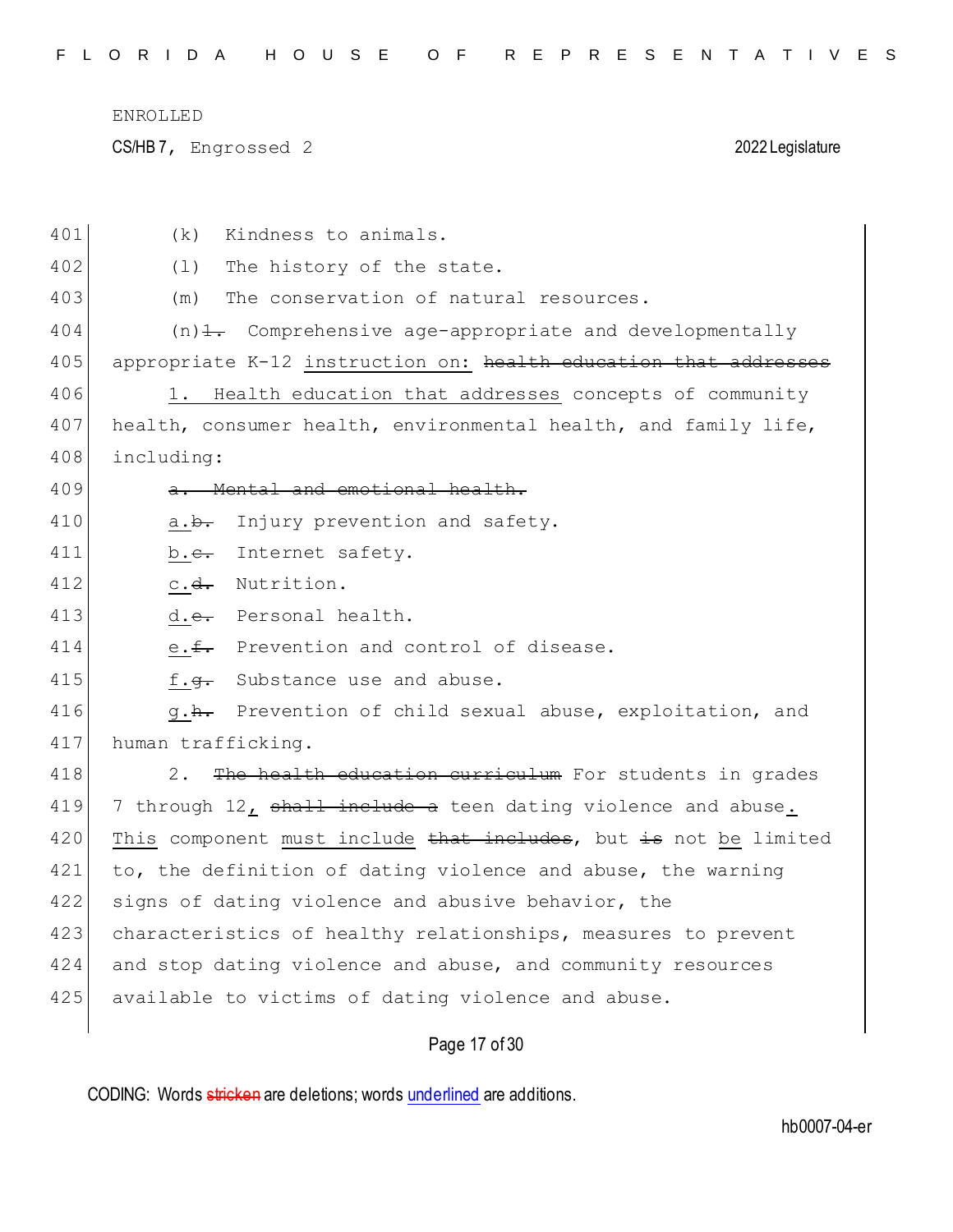CS/HB 7, Engrossed 2 2022 Legislature

| 426 | The health education curriculum For students in grades<br>3.    |
|-----|-----------------------------------------------------------------|
| 427 | 6 through 12, shall include an awareness of the benefits of     |
| 428 | sexual abstinence as the expected standard and the consequences |
| 429 | of teenage pregnancy.                                           |
| 430 | 4. Life skills that build confidence, support mental and        |
| 431 | emotional health, and enable students to overcome challenges,   |
| 432 | including:                                                      |
| 433 | Self-awareness and self-management.<br>a.                       |
| 434 | b. Responsible decisionmaking.                                  |
| 435 | c. Resiliency.                                                  |
| 436 | Relationship skills and conflict resolution.<br>d.              |
| 437 | Understanding and respecting other viewpoints and<br>е.         |
| 438 | backgrounds.                                                    |
| 439 | For grades 9 through 12, developing leadership skills,<br>f.    |
| 440 | interpersonal skills, organization skills, and research skills; |
| 441 | creating a resume, including a digital resume; exploring career |
| 442 | pathways; using state career planning resources; developing and |
| 443 | practicing the skills necessary for employment interviews;      |
| 444 | workplace ethics and workplace law; managing stress and         |
| 445 | expectations; and self-motivation.                              |
| 446 |                                                                 |
| 447 | Health education and life skills instruction and materials may  |
| 448 | not contradict the principles enumerated in subsection (3).     |
| 449 | Such additional materials, subjects, courses, or<br>(0)         |
| 450 | fields in such grades as are prescribed by law or by rules of   |
|     |                                                                 |

Page 18 of 30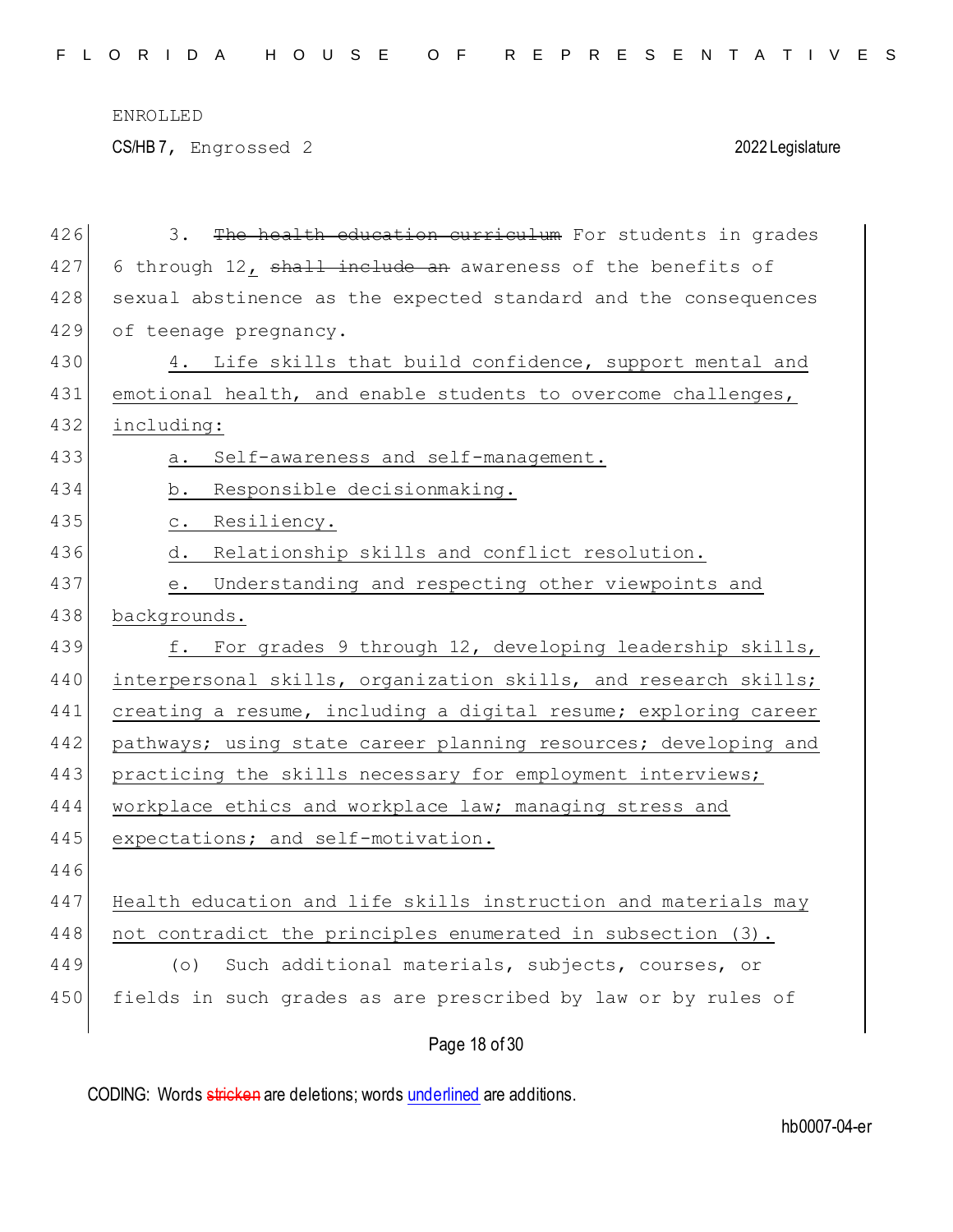CS/HB 7, Engrossed 2 2022 Legislature

| 451 | the State Board of Education and the district school board in    |
|-----|------------------------------------------------------------------|
| 452 | fulfilling the requirements of law.                              |
| 453 | The study of Hispanic contributions to the United<br>(p)         |
| 454 | States.                                                          |
| 455 | The study of women's contributions to the United<br>(q)          |
| 456 | States.                                                          |
| 457 | The nature and importance of free enterprise to the<br>(r)       |
| 458 | United States economy.                                           |
| 459 | Civic and character education on A character<br>(s)              |
| 460 | development program in the elementary schools, similar to        |
| 461 | Character First or Character Counts, which is secular in nature. |
| 462 | Beginning in school year 2004-2005, the character development    |
| 463 | program shall be required in kindergarten through grade 12. Each |
| 464 | district school board shall develop or adopt a curriculum for    |
| 465 | the character development program that shall be submitted to the |
| 466 | department for approval.                                         |
| 467 | 1. The character development curriculum shall stress the         |
| 468 | qualities and responsibilities of patriotism and+                |
| 469 | responsibility; citizenship, including,; kindness; respect for   |
| 470 | authority, life, liberty, and personal property; honesty;        |
| 471 | charity; self-control; racial, ethnic, and religious tolerance;  |
| 472 | and cooperation and, $\overline{\cdot}$                          |
| 473 | 2. The character development curriculum for grades 9             |
| 474 | through 12 shall, at a minimum, include instruction on           |
| 475 | developing leadership skills, interpersonal skills, organization |
|     |                                                                  |

Page 19 of 30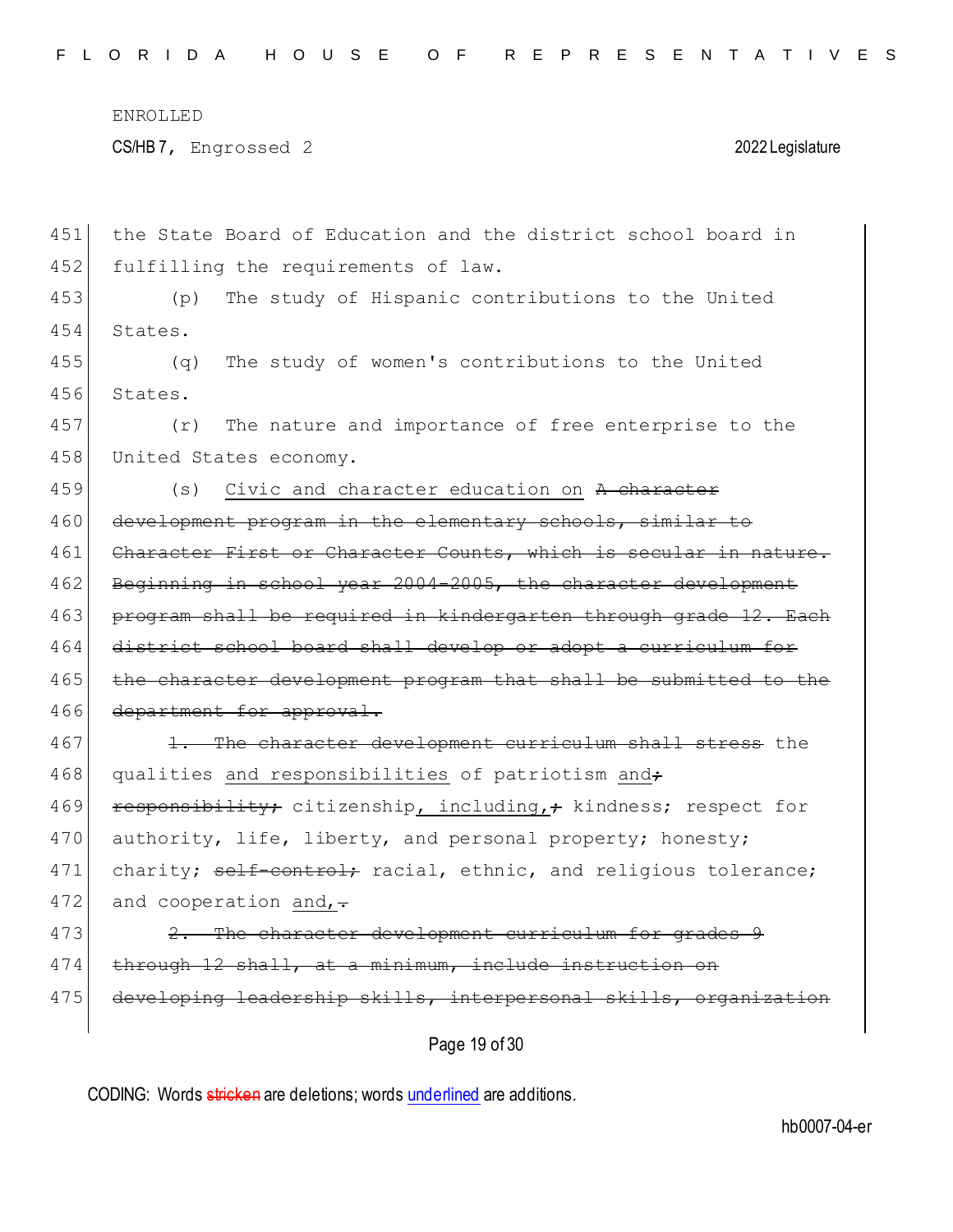CS/HB 7, Engrossed 2 2022 Legislature

| 476 | skills, and research skills; creating a resume, including a      |
|-----|------------------------------------------------------------------|
| 477 | digital resume; exploring career pathways; using state career    |
| 478 | planning resources; developing and practicing the skills         |
| 479 | necessary for employment interviews; conflict resolution,        |
| 480 | workplace ethics, and workplace law; managing stress and         |
| 481 | expectations; and developing skills that enable students to      |
| 482 | become more resilient and self-motivated.                        |
| 483 | 3. The character development curriculum for grades 11 and        |
| 484 | 12, shall include instruction on voting using the uniform        |
| 485 | primary and general election ballot described in s. 101.151(9).  |
| 486 | In order to encourage patriotism, the sacrifices that<br>(t)     |
| 487 | veterans and Medal of Honor recipients have made in serving our  |
| 488 | country and protecting democratic values worldwide. Such         |
| 489 | instruction must occur on or before Medal of Honor Day,          |
| 490 | Veterans' Day, and Memorial Day. Members of the instructional    |
| 491 | staff are encouraged to use the assistance of local veterans and |
| 492 | Medal of Honor recipients when practicable.                      |
| 493 |                                                                  |
| 494 | The State Board of Education is encouraged to adopt standards    |
| 495 | and pursue assessment of the requirements of this subsection.    |
| 496 | Instructional programming A character development program that   |
| 497 | incorporates the values of the recipients of the Congressional   |
| 498 | Medal of Honor and that is offered as part of a social studies,  |
| 499 | English Language Arts, or other schoolwide character building    |
| 500 | and veteran awareness initiative meets the requirements of       |
|     | Page 20 of 30                                                    |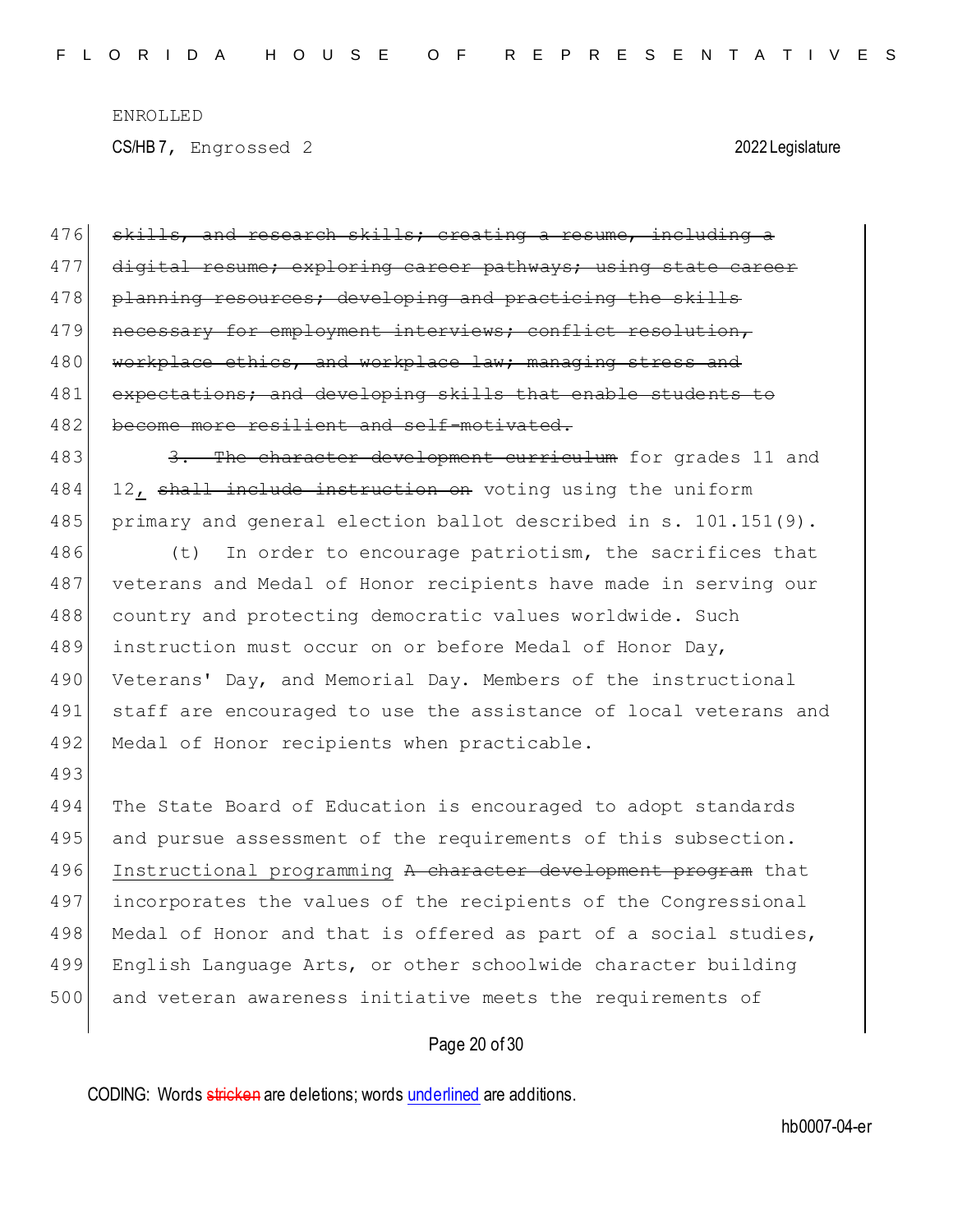CS/HB 7, Engrossed 2 2022 Legislature

| 501 | paragraph (t) paragraphs (s) and (t).                            |
|-----|------------------------------------------------------------------|
| 502 | (3) The Legislature acknowledges the fundamental truth           |
| 503 | that all persons are equal before the law and have inalienable   |
| 504 | rights. Accordingly, instruction and supporting materials on the |
| 505 | topics enumerated in this section must be consistent with the    |
| 506 | following principles of individual freedom:                      |
| 507 | (a) No person is inherently racist, sexist, or oppressive,       |
| 508 | whether consciously or unconsciously, solely by virtue of his or |
| 509 | her race or sex.                                                 |
| 510 | (b) No race is inherently superior to another race.              |
| 511 | No person should be discriminated against or receive<br>(C)      |
| 512 | adverse treatment solely or partly on the basis of race, color,  |
| 513 | national origin, religion, disability, or sex.                   |
| 514 | (d) Meritocracy or traits such as a hard work ethic are          |
| 515 | not racist but fundamental to the right to pursue happiness and  |
| 516 | be rewarded for industry.                                        |
| 517 | (e) A person, by virtue of his or her race or sex, does          |
| 518 | not bear responsibility for actions committed in the past by     |
| 519 | other members of the same race or sex.                           |
| 520 | (f) A person should not be instructed that he or she must        |
| 521 | feel guilt, anguish, or other forms of psychological distress    |
| 522 | for actions, in which he or she played no part, committed in the |
| 523 | past by other members of the same race or sex.                   |
| 524 |                                                                  |
| 525 | Instructional personnel may facilitate discussions and use       |
|     | Page 21 of 30                                                    |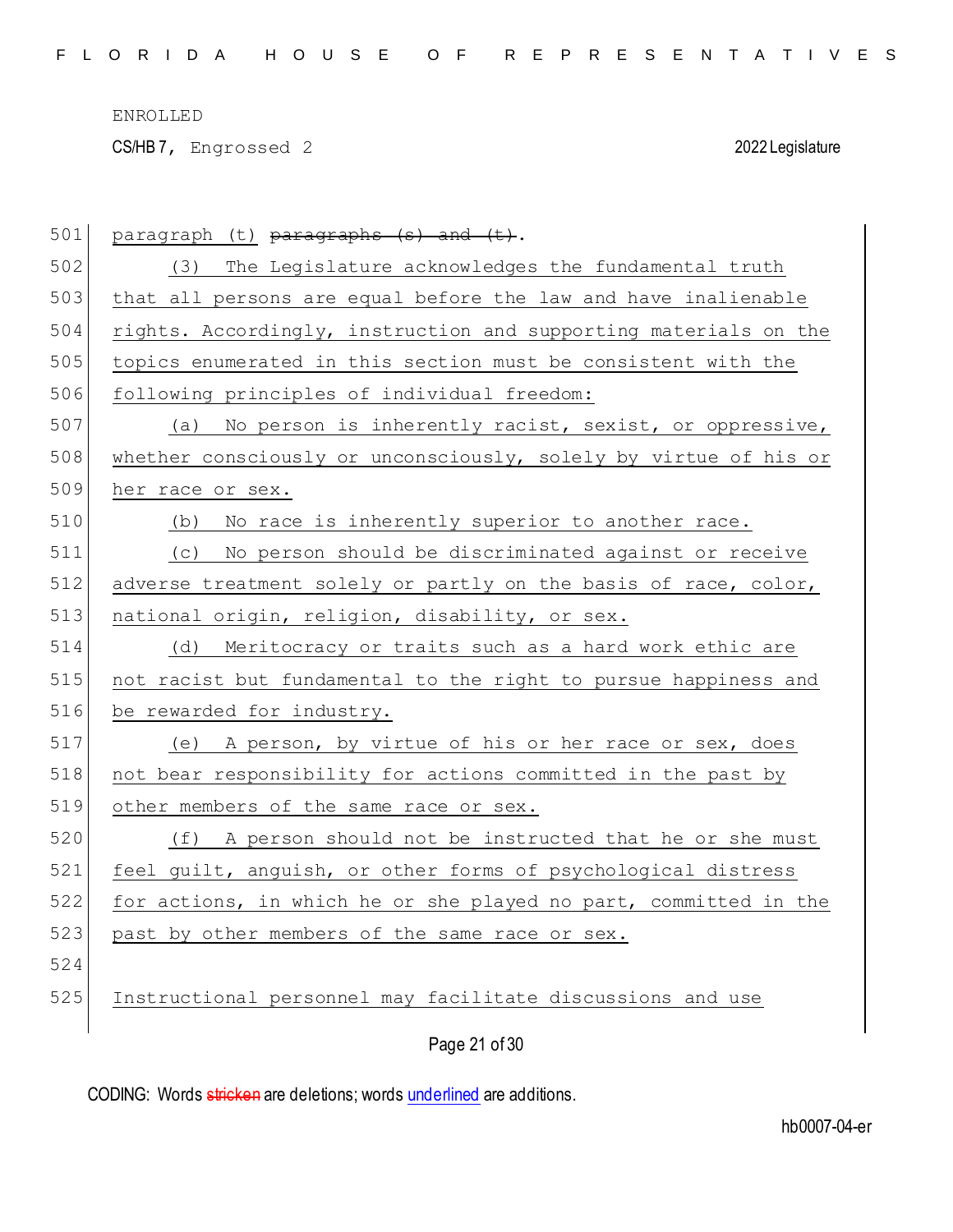CS/HB 7, Engrossed 2 2022 Legislature

| 526 | curricula to address, in an age-appropriate manner, how the      |
|-----|------------------------------------------------------------------|
| 527 | freedoms of persons have been infringed by sexism, slavery,      |
| 528 | racial oppression, racial segregation, and racial                |
| 529 | discrimination, including topics relating to the enactment and   |
| 530 | enforcement of laws resulting in sexism, racial oppression,      |
| 531 | racial segregation, and racial discrimination, including how     |
| 532 | recognition of these freedoms have overturned these unjust laws. |
| 533 | However, classroom instruction and curriculum may not be used to |
| 534 | indoctrinate or persuade students to a particular point of view  |
| 535 | inconsistent with the principles of this subsection or state     |
| 536 | academic standards.                                              |
| 537 | (4) The State Board of Education shall develop or adopt a        |
| 538 | curriculum to inspire future generations through motivating      |
| 539 | stories of American history that demonstrate important life      |
| 540 | skills and the principles of individual freedom that enabled     |
| 541 | persons to prosper even in the most difficult circumstances.     |
| 542 | This curriculum shall be known as "Stories of Inspiration" and   |
| 543 | made available to schools to implement the requirements of       |
| 544 | subsection (3).                                                  |
| 545 | Section 4. Paragraph (d) of subsection (2) of section            |
| 546 | 1006.31, Florida Statutes, is amended to read:                   |
| 547 | 1006.31 Duties of the Department of Education and school         |
| 548 | district instructional materials reviewer. The duties of the     |
| 549 | instructional materials reviewer are:                            |
| 550 | (2)<br>EVALUATION OF INSTRUCTIONAL MATERIALS. - To use the       |
|     |                                                                  |

Page 22 of 30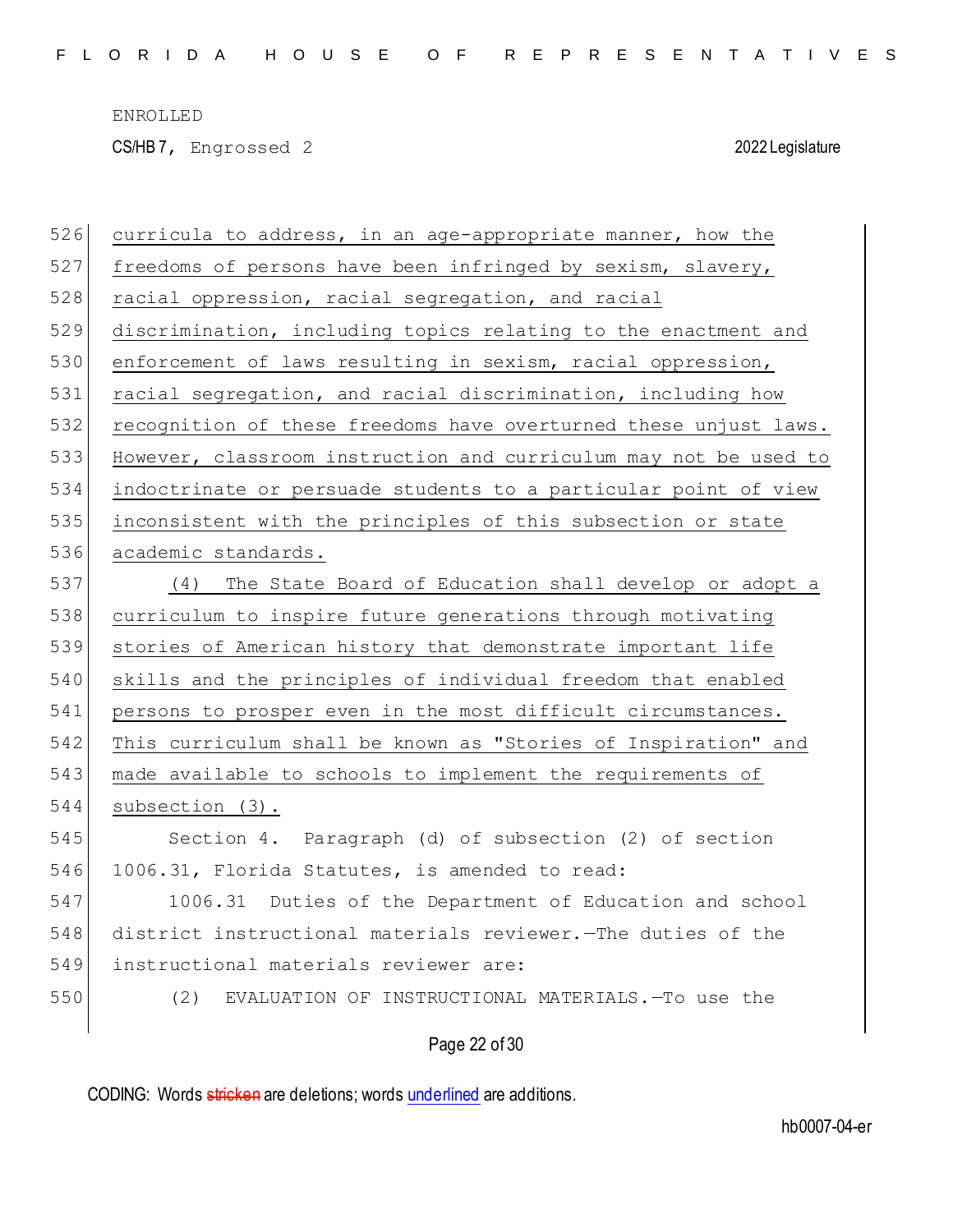selection criteria listed in s. 1006.34(2)(b) and recommend for adoption only those instructional materials aligned with the Next Generation Sunshine State Standards provided for in s. 1003.41. Instructional materials recommended by each reviewer shall be, to the satisfaction of each reviewer, accurate, objective, balanced, noninflammatory, current, free of pornography and material prohibited under s. 847.012, and suited to student needs and their ability to comprehend the material presented. Reviewers shall consider for recommendation materials developed for academically talented students, such as students enrolled in advanced placement courses. When recommending instructional materials, each reviewer shall:

563 (d) Require, when appropriate to the comprehension of 564 students, that materials for social science, history, or civics 565 classes contain the Declaration of Independence and the 566 Constitution of the United States. A reviewer may not recommend 567 any instructional materials that contain any matter reflecting 568 unfairly upon persons because of their race, color, creed, 569 national origin, ancestry, gender, religion, disability, 570 socioeconomic status, or occupation or otherwise contradict the 571 principles enumerated under s. 1003.42(3).

572 Section 5. Paragraph (b) of subsection (4) of section 573 1012.98, Florida Statutes, is amended to read: 574 1012.98 School Community Professional Development Act.-

575 (4) The Department of Education, school districts,

# Page 23 of 30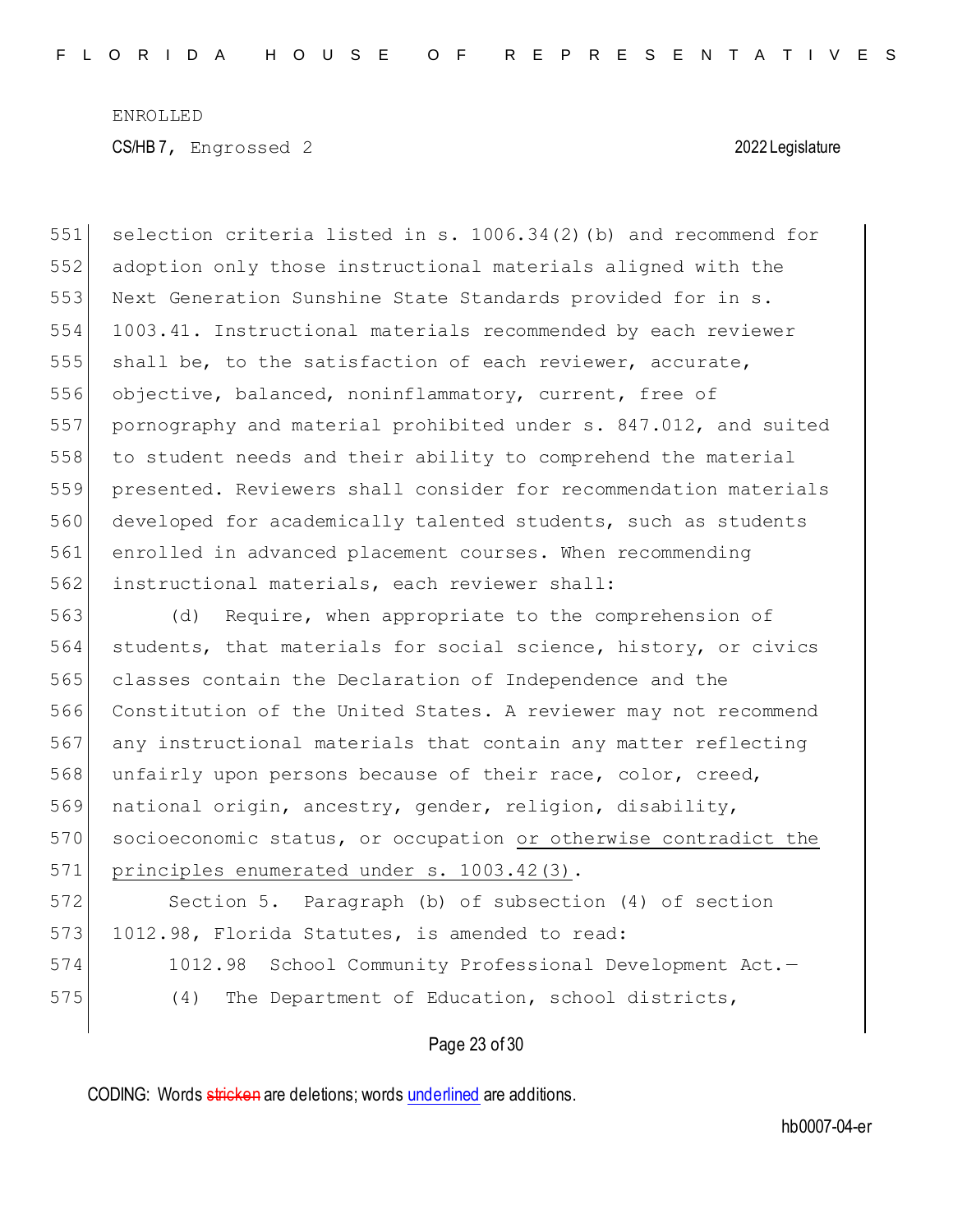576 schools, Florida College System institutions, and state 577 universities share the responsibilities described in this 578 section. These responsibilities include the following:

 (b) Each school district shall develop a professional development system as specified in subsection (3). The system 581 shall be developed in consultation with teachers, teacher- educators of Florida College System institutions and state universities, business and community representatives, and local education foundations, consortia, and professional organizations. The professional development system must:

 1. Be reviewed and approved by the department for compliance with s. 1003.42(3) and this section. All substantial revisions to the system shall be submitted to the department for 589 review for continued approval.

590 2. Be based on analyses of student achievement data and 591 instructional strategies and methods that support rigorous, 592 relevant, and challenging curricula for all students. Schools 593 and districts, in developing and refining the professional 594 development system, shall also review and monitor school 595 discipline data; school environment surveys; assessments of 596 parental satisfaction; performance appraisal data of teachers, 597 managers, and administrative personnel; and other performance 598 indicators to identify school and student needs that can be met 599 by improved professional performance.

600 3. Provide inservice activities coupled with followup

### Page 24 of 30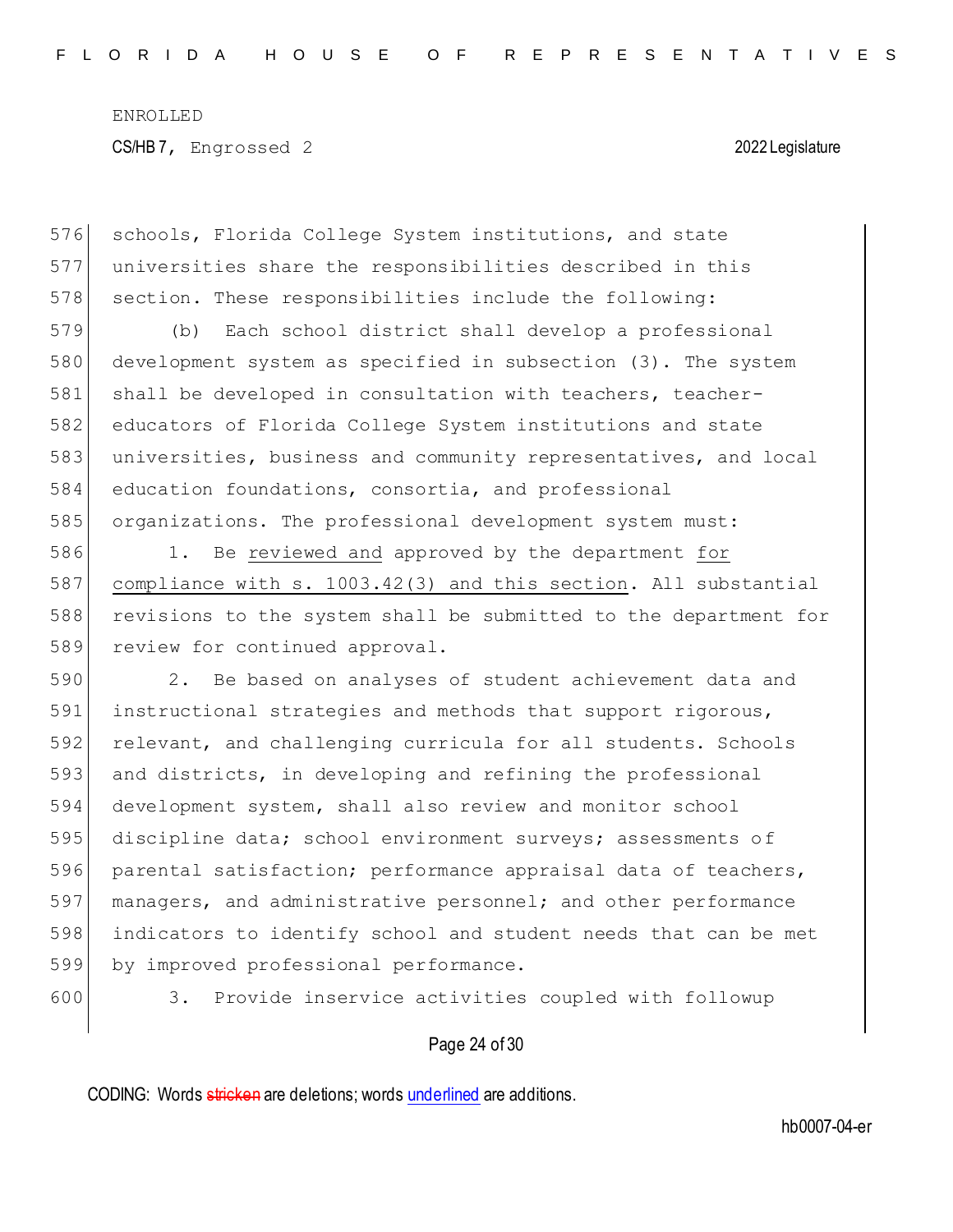601 support appropriate to accomplish district-level and school-602 level improvement goals and standards. The inservice activities 603 for instructional personnel shall focus on analysis of student 604 achievement data, ongoing formal and informal assessments of 605 student achievement, identification and use of enhanced and 606 differentiated instructional strategies that emphasize rigor,  $607$  relevance, and reading in the content areas, enhancement of 608 subject content expertise, integrated use of classroom 609 technology that enhances teaching and learning, classroom 610 management, parent involvement, and school safety.

 4. Provide inservice activities and support targeted to the individual needs of new teachers participating in the professional development certification and education competency program under s. 1012.56(8)(a).

615 5. Include a master plan for inservice activities, 616 pursuant to rules of the State Board of Education, for all 617 district employees from all fund sources. The master plan shall 618 be updated annually by September 1, must be based on input from 619 teachers and district and school instructional leaders, and must 620 use the latest available student achievement data and research 621 to enhance rigor and relevance in the classroom. Each district 622 inservice plan must be aligned to and support the school-based 623 inservice plans and school improvement plans pursuant to s. 624 1001.42(18). Each district inservice plan must provide a 625 description of the training that middle grades instructional

# Page 25 of 30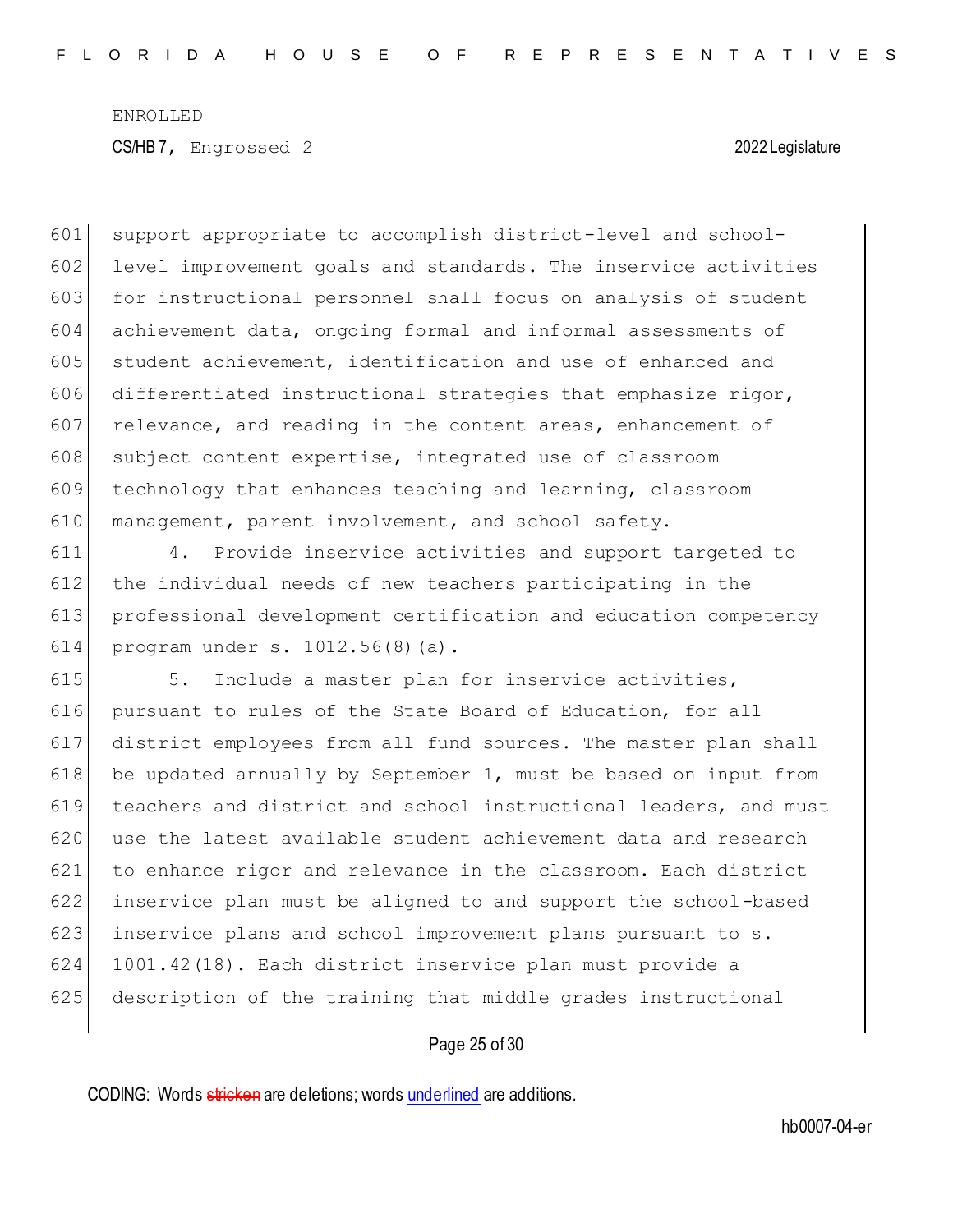626 personnel and school administrators receive on the district's 627 code of student conduct adopted pursuant to s. 1006.07; 628 integrated digital instruction and competency-based instruction 629 and CAPE Digital Tool certificates and CAPE industry 630 certifications; classroom management; student behavior and 631 interaction; extended learning opportunities for students; and 632 instructional leadership. District plans must be approved by the 633 district school board annually in order to ensure compliance 634 with subsection (1) and to allow for dissemination of research-635 based best practices to other districts. District school boards 636 must submit verification of their approval to the Commissioner 637 of Education no later than October 1, annually. Each school 638 principal may establish and maintain an individual professional 639 development plan for each instructional employee assigned to the 640 school as a seamless component to the school improvement plans 641 developed pursuant to s. 1001.42(18). An individual professional 642 development plan must be related to specific performance data 643 for the students to whom the teacher is assigned, define the 644 inservice objectives and specific measurable improvements 645 expected in student performance as a result of the inservice 646 activity, and include an evaluation component that determines 647 the effectiveness of the professional development plan.

648 6. Include inservice activities for school administrative 649 personnel that address updated skills necessary for 650 instructional leadership and effective school management

# Page 26 of 30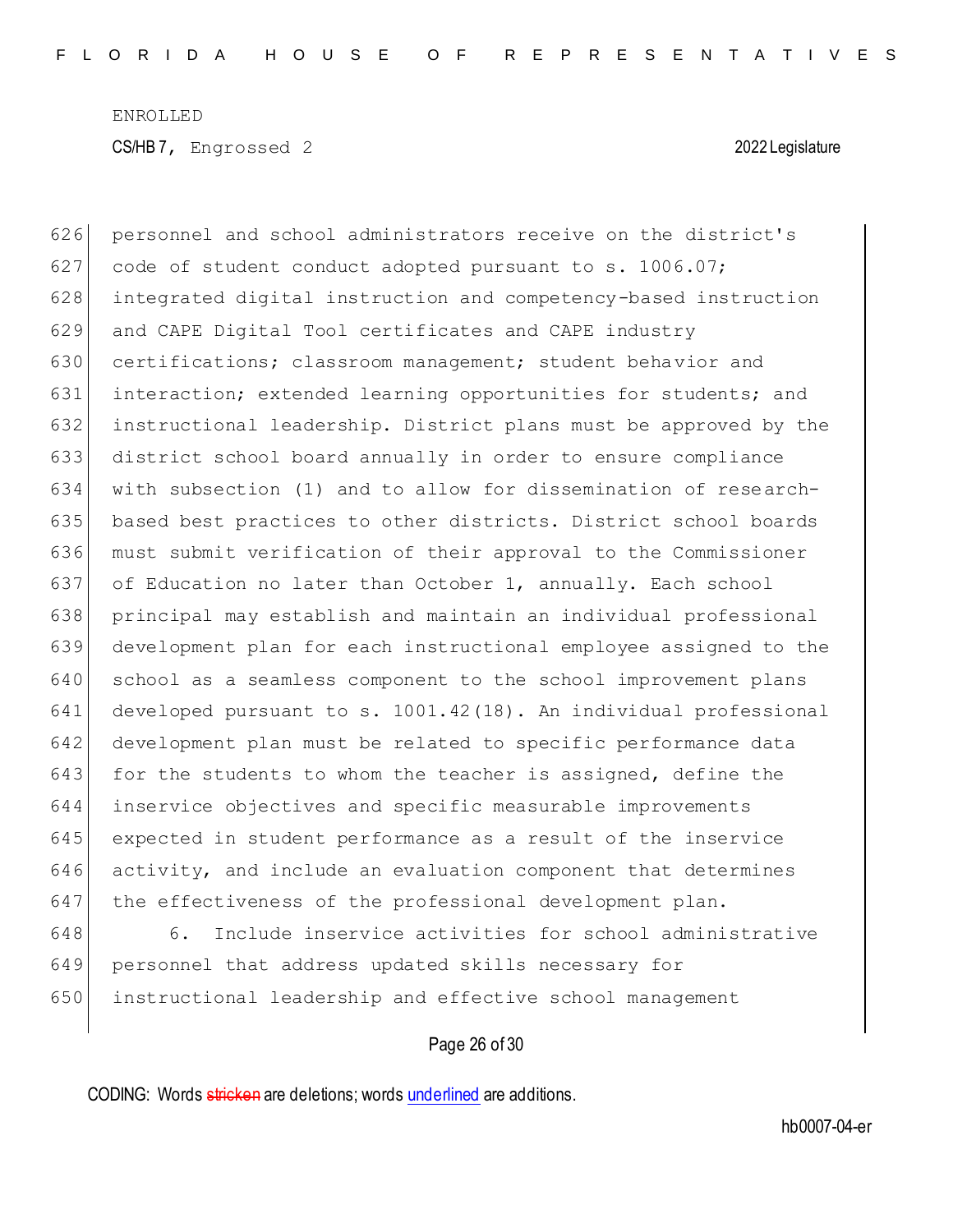CS/HB 7, Engrossed 2 2022 Legislature

651 pursuant to s. 1012.986.

652 7. Provide for systematic consultation with regional and 653 state personnel designated to provide technical assistance and 654 evaluation of local professional development programs.

655 8. Provide for delivery of professional development by 656 distance learning and other technology-based delivery systems to 657 reach more educators at lower costs.

658 9. Provide for the continuous evaluation of the quality 659 and effectiveness of professional development programs in order 660 to eliminate ineffective programs and strategies and to expand 661 effective ones. Evaluations must consider the impact of such 662 activities on the performance of participating educators and 663 their students' achievement and behavior.

664 10. For middle grades, emphasize:

665 a. Interdisciplinary planning, collaboration, and 666 instruction.

667 b. Alignment of curriculum and instructional materials to  $668$  the state academic standards adopted pursuant to s. 1003.41.

669 c. Use of small learning communities; problem-solving, 670 inquiry-driven research and analytical approaches for students; 671 strategies and tools based on student needs; competency-based 672 instruction; integrated digital instruction; and project-based 673 instruction.

674

675 Each school that includes any of grades 6, 7, or 8 must include

# Page 27 of 30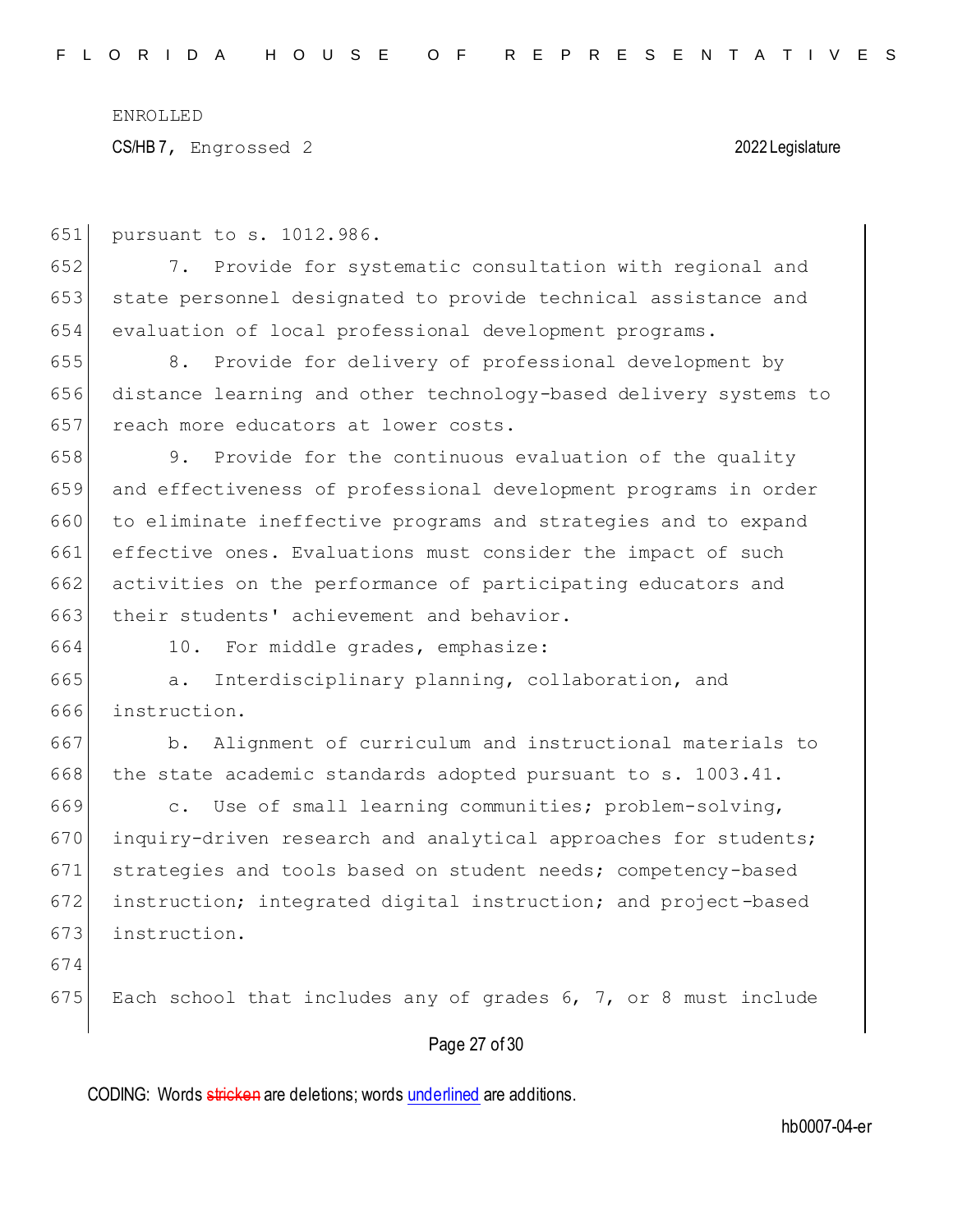676 in its school improvement plan, required under s.  $1001.42(18)$ , a 677 description of the specific strategies used by the school to 678 implement each item listed in this subparagraph.

679 11. Provide training to reading coaches, classroom 680 teachers, and school administrators in effective methods of 681 identifying characteristics of conditions such as dyslexia and 682 other causes of diminished phonological processing skills; 683 incorporating instructional techniques into the general 684 education setting which are proven to improve reading 685 performance for all students; and using predictive and other 686 data to make instructional decisions based on individual student 687 needs. The training must help teachers integrate phonemic 688 awareness; phonics, word study, and spelling; reading fluency; 689 vocabulary, including academic vocabulary; and text 690 comprehension strategies into an explicit, systematic, and 691 sequential approach to reading instruction, including 692 multisensory intervention strategies. Each district must provide 693 all elementary grades instructional personnel access to training 694 sufficient to meet the requirements of s. 1012.585(3)(f).

695 Section 6. Paragraph (d) of subsection (3) of section 696 1002.20, Florida Statutes, is amended to read:

697 1002.20 K-12 student and parent rights.—Parents of public 698 school students must receive accurate and timely information 699 regarding their child's academic progress and must be informed 700 of ways they can help their child to succeed in school. K-12

Page 28 of 30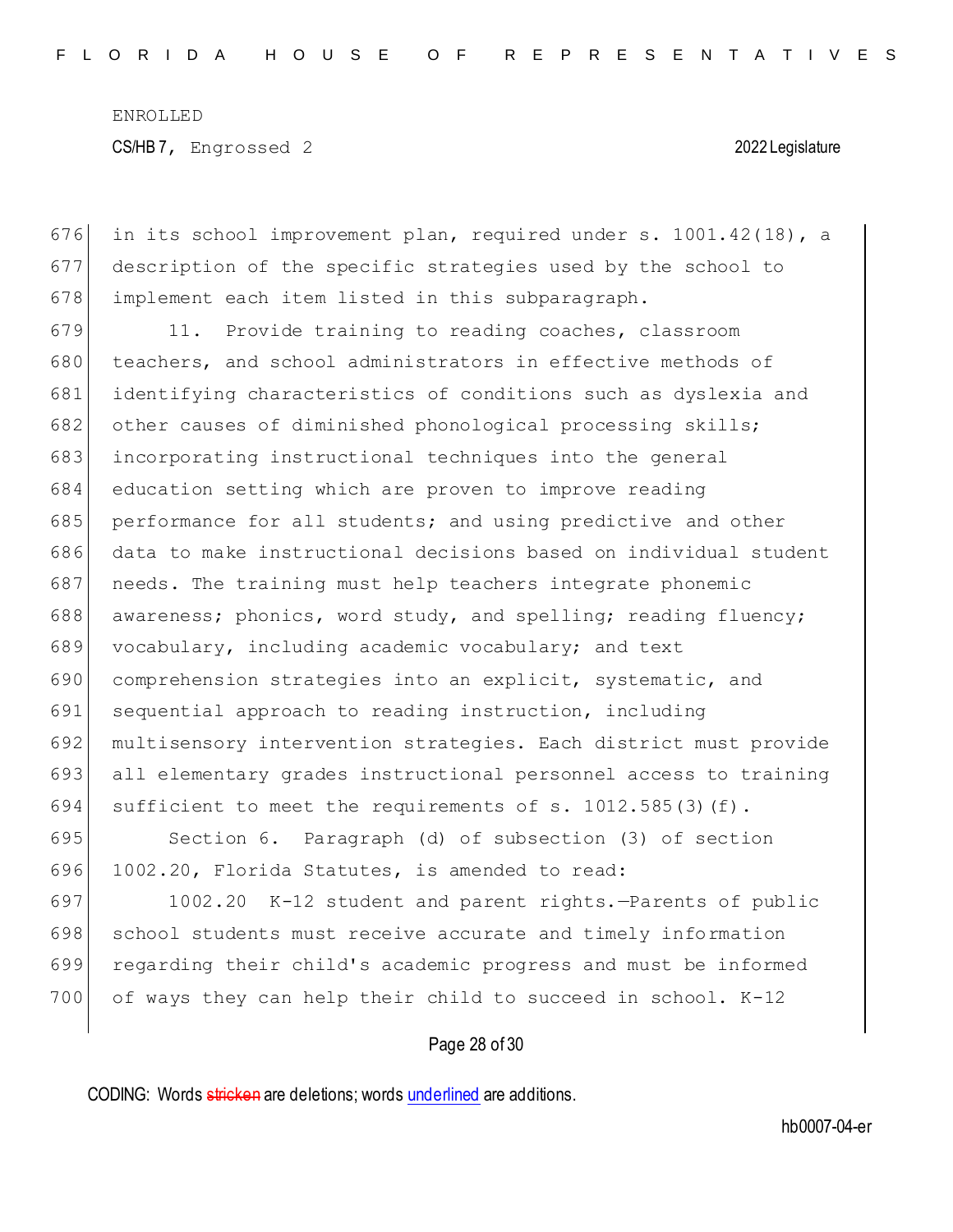701 students and their parents are afforded numerous statutory

ENROLLED CS/HB 7, Engrossed 2 2022 Legislature

702 rights including, but not limited to, the following: 703 (3) HEALTH ISSUES.- (d) *Reproductive health and disease education.*—A public school student whose parent makes written request to the school principal shall be exempted from the teaching of reproductive health or any disease, including HIV/AIDS, in accordance with s. 708 1003.42(5)  $\frac{1003.42(3)}{1003.42(3)}$ . Each school district shall, on the district's website homepage, notify parents of this right and the process to request an exemption. The homepage must include a link for a student's parent to access and review the instructional materials, as defined in s. 1006.29(2), used to 713 teach the curriculum. Section 7. Paragraph (b) of subsection (4) of section 715 1006.40, Florida Statutes, is amended to read: 716 1006.40 Use of instructional materials allocation; instructional materials, library books, and reference books; 718 repair of books.- (4) Each district school board is responsible for the content of all materials used in a classroom or otherwise made available to students. Each district school board shall adopt rules, and each district school superintendent shall implement 723 procedures, that: (b) Provide a process for public review of, public comment

# Page 29 of 30

725 on, and the adoption of instructional materials, including

CODING: Words *stricken* are deletions; words *underlined* are additions.

hb0007-04-er